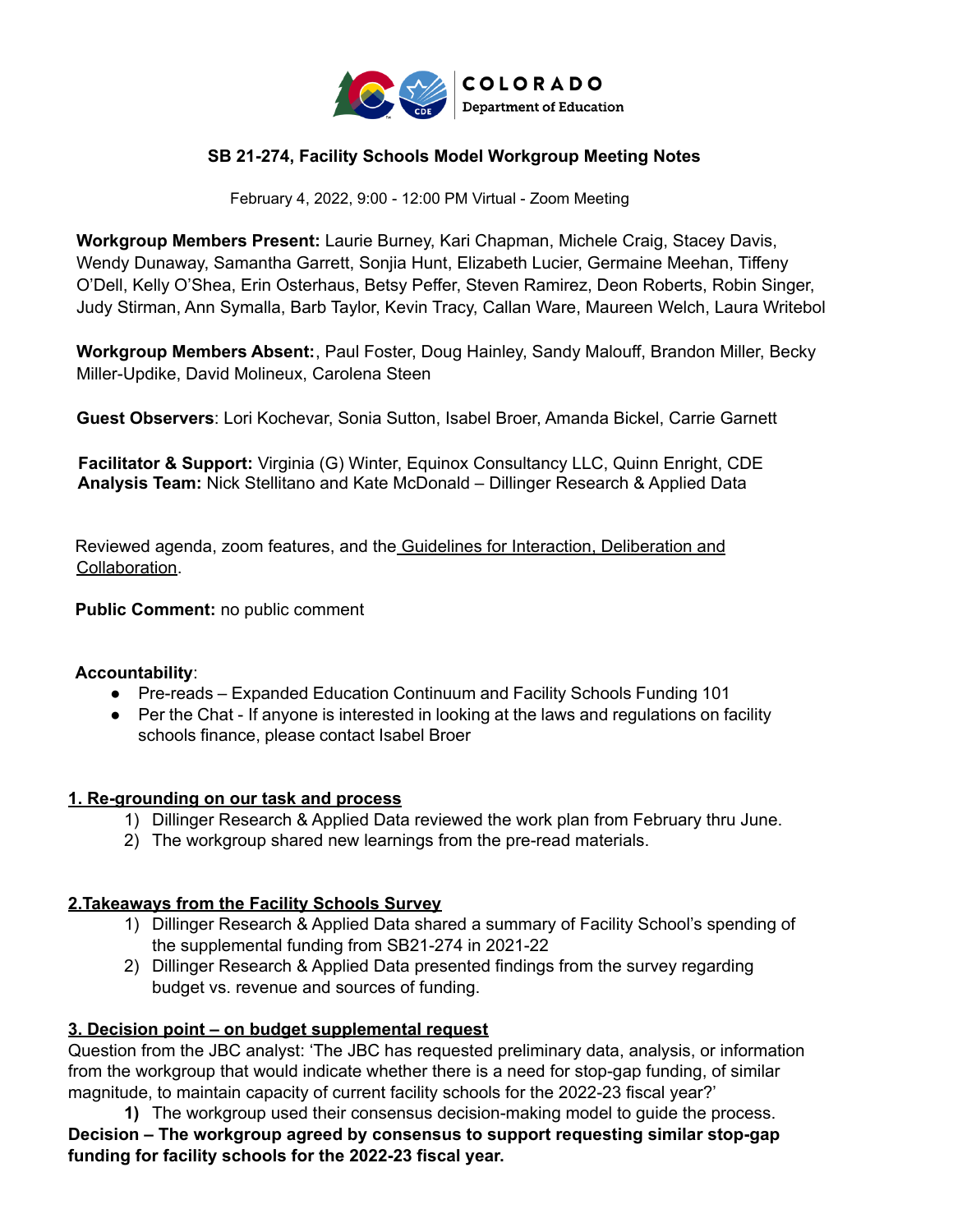#### **4. From Ideal to Real – Funding and finance**

- **1)** Dillinger Research & Applied Data introduced Baseline Funding to the workgroup
- 2) The workgroup reviewed an example of baseline funding and provided input regarding what essential staffing and other resources would be necessary for a baseline funding model for facility schools to be plausible, flexible, and sustainable.
- 3) The workgroup then moved into breakout rooms where they discussed different student scenarios and what alternative in-district resources/support would be needed for students that are not able to access a current facility school. Feedback was captured from each group in a google doc – highlights were also shared about with the entire workgroup membership and guests.

#### **Next Steps**

- Next meeting is Thursday, March 3, 9:00 Noon
- Staff will debrief and evaluate the best Zoom technology to use for future meetings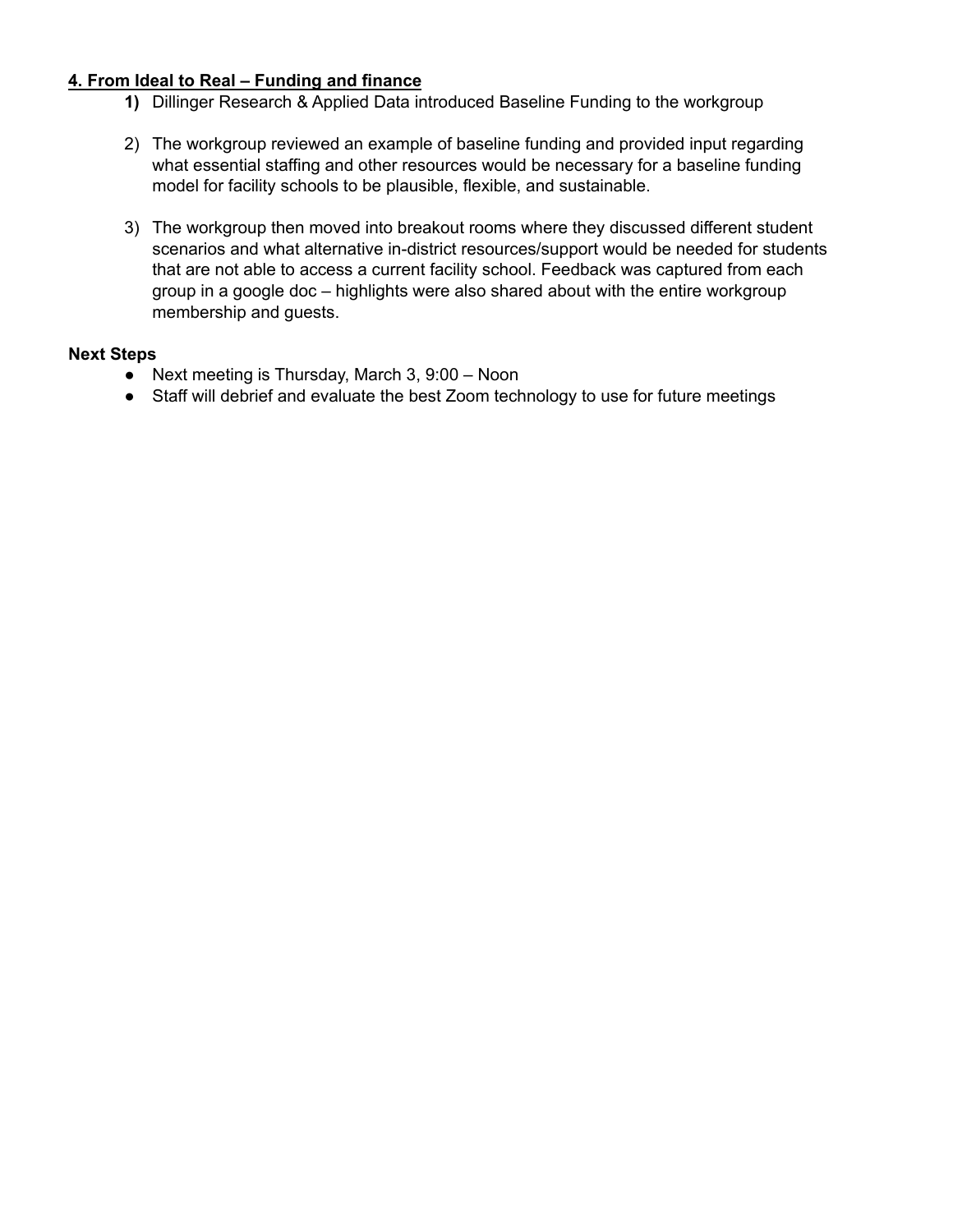**Greetings Facility Schools Workgroup Members** and Guest **Observers** 

#### A few notes prior to the meeting starting:

- **● Workgroup Members please have your camera on and relevant documents available at the beginning of the meeting.**
- **● If you are a guest observer to our meeting and would like to participate in the public comment portion of the meeting, please submit your name, group or entity you are representing, and public comment topic in an email to:***Quinn Enright [\(Enright\\_Q@cde.state.co.us](mailto:Enright_Q@cde.state.co.us)) Note: we request that this is done 24 hours before scheduled meeting times.*
- **● The Workgroup has allocated time for public comment near the beginning of each meeting. Reference the Agenda, the exact time varies slightly.**
- **● The guidelines for the public comment include: 3 minutes per person, with a maximum of 5 people (or 15 minutes total) allowed.**

1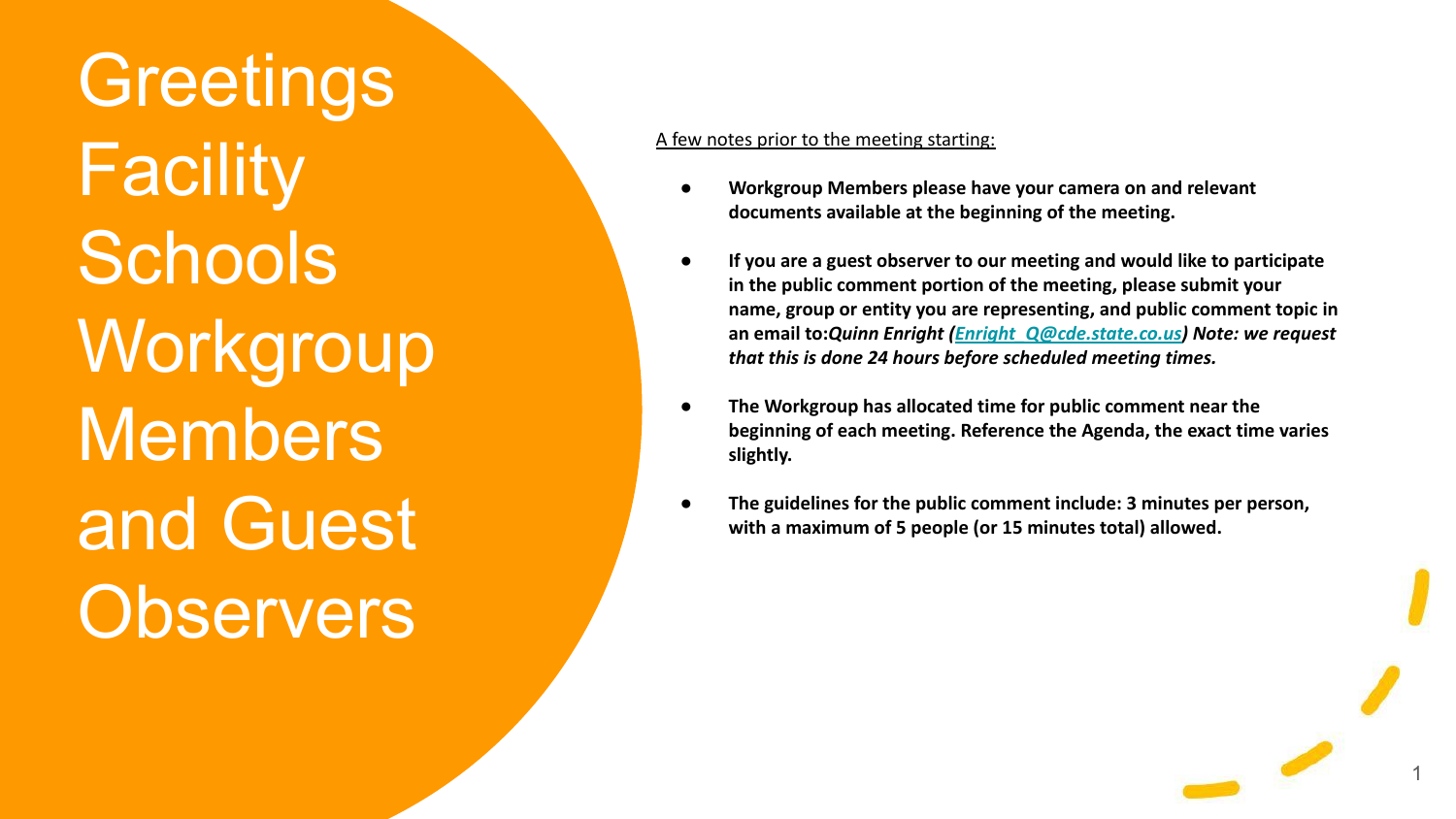# Facility Schools Model Workgroup



## **February 4, 2022**

## **Virtual Meeting**



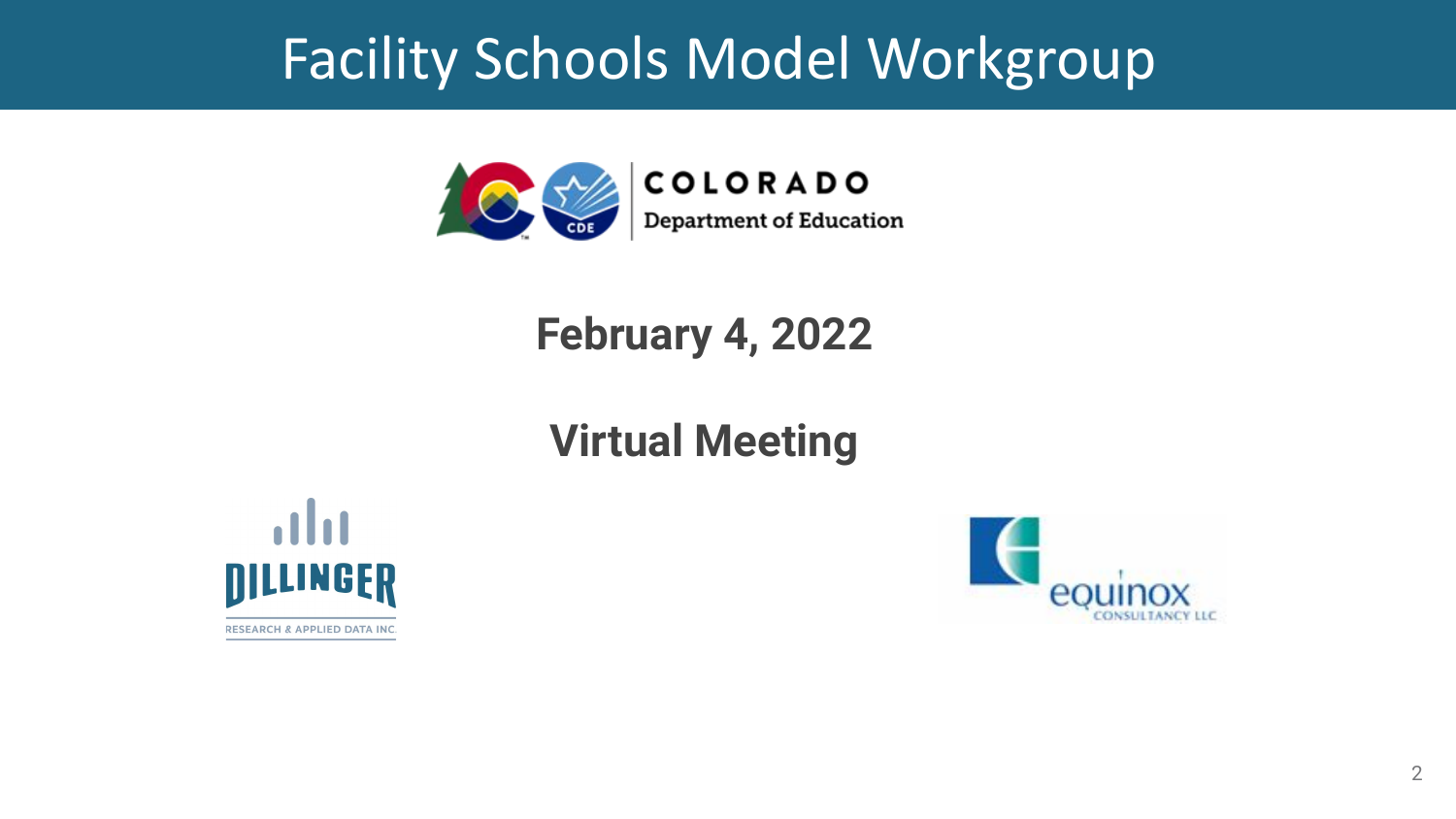### **Our Guidelines for Interaction, Deliberation and Collaboration + Consensus Decision-making Method**

- Be open minded; Avoid bringing any hidden agendas to the table.
- Not afraid to express your opinion.
- Listen to understand, not respond.
- Don't be afraid of change. Expect changes.
- $\bullet$  stay mission-focused; being transparent in why we're here.
- Tap into the variety of perspectives and expertise available.
- Full understanding of purpose.
- Giving everyone a chance to be heard
- Challenge ourselves to be innovative.
- Be respectful of different points of view.
- Consistent attendance, participation, and engagement.
- Focus and stay on track with the agenda and tasks at hand.
- Create a safe environment to discuss disagreements.
- What is the common denominator we go away with? (i.e. Can we agree on a global fix?)
- Leave room for all voices.
- Focus on the kids. Keep it kid-focused. Kids and family-focused.
- Patience with opposing viewpoints and creative thinking.
- Come to the meeting prepared; adhere to timelines.
- Allow folks that are speaking to finish their comments without interruption.
- Assume positive intention.
- Respect voices for representing constituencies. (Appreciate that members may serve as liaisons to a constituency).
- Good access to materials. Maintain the Google drive with the background information which will help us and aid transparency.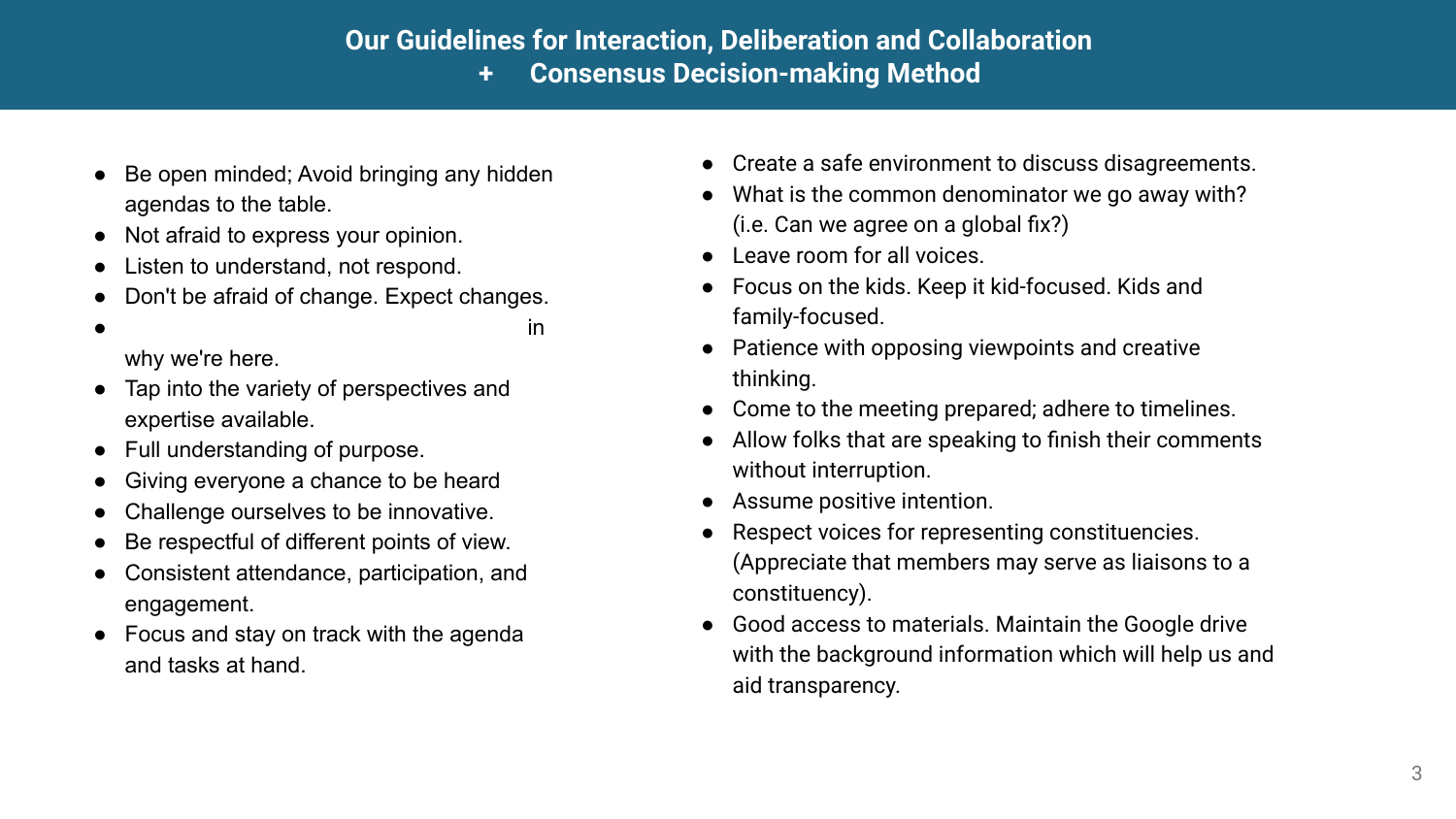### **Reminder of the functions on this Zoom meeting that you have available.**



If there are non-members that want to make public comment and you didn't notify CDE/Quinn Enright prior to the meeting as instructed, let the HOST know to unmute you by either typing in the Q&A or using the raise hand function.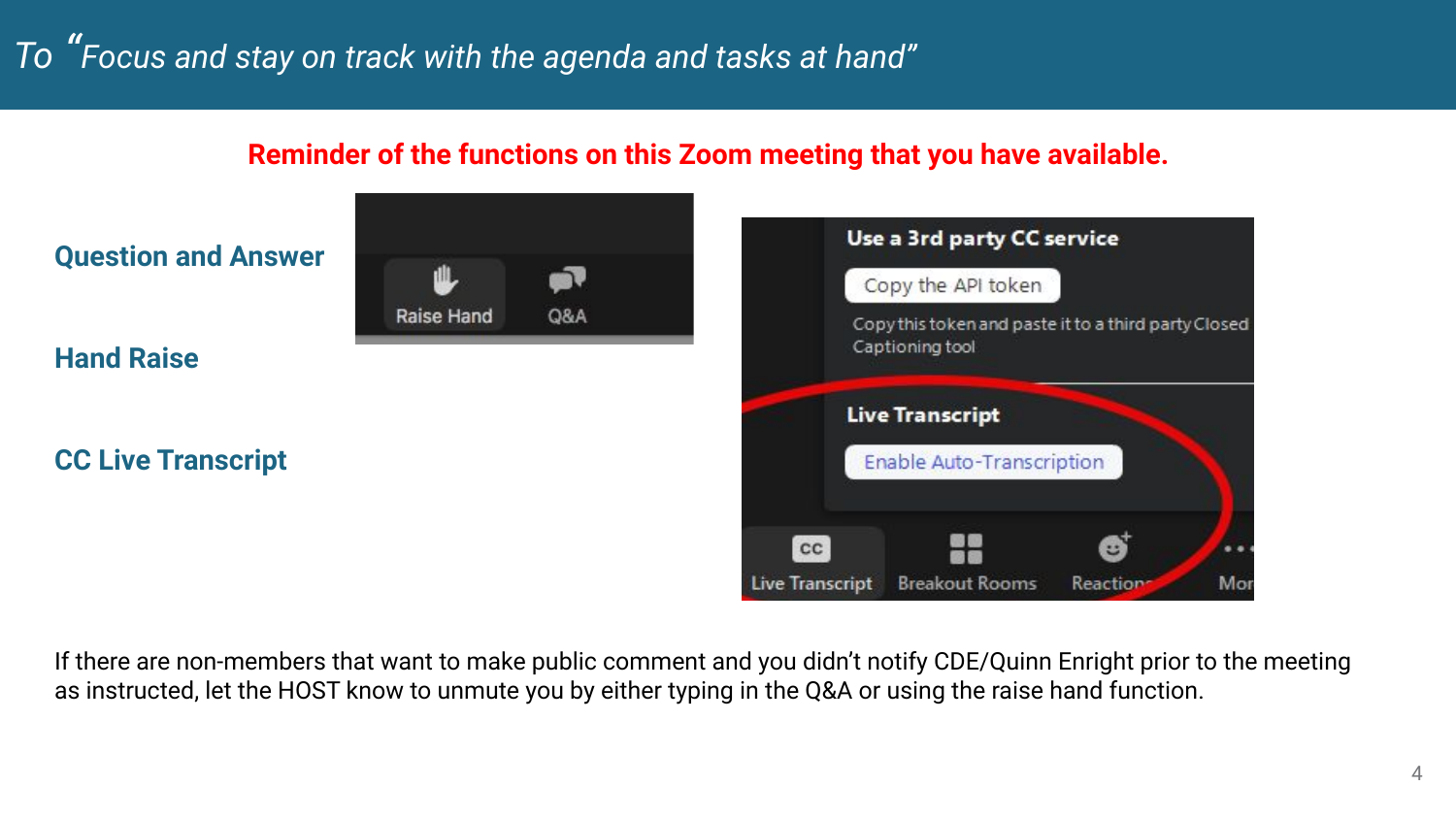## Developing a new model

## **Plan overview through June...**

| Dec                                                                                        |                        | Jan                                                                                                                                                                       |  | Feb                                                                                                                            | Mar                                                                                                                                              | Apr                                                                                                      | May                                                                                                             | June                                 |                                             |
|--------------------------------------------------------------------------------------------|------------------------|---------------------------------------------------------------------------------------------------------------------------------------------------------------------------|--|--------------------------------------------------------------------------------------------------------------------------------|--------------------------------------------------------------------------------------------------------------------------------------------------|----------------------------------------------------------------------------------------------------------|-----------------------------------------------------------------------------------------------------------------|--------------------------------------|---------------------------------------------|
| <b>Prioritization</b>                                                                      |                        | <b>Funding</b><br><b>Focus</b><br>(Costs)                                                                                                                                 |  | <b>Funding</b><br><b>Focus</b><br>(Revenue)                                                                                    | <b>Facilities</b><br><b>Focus</b>                                                                                                                | <b>Student</b><br><b>Focus</b>                                                                           | <b>Outcomes</b>                                                                                                 |                                      | <b>Short Term</b><br><b>Capacity</b>        |
| Come to consensus<br>on which perspective<br>should be the primary<br>focus moving forward |                        | What are the minimum<br>required financial<br>supports needed for<br>students and or facility<br>schools?<br>How could facility<br>schools realize<br>economies of scale? |  | What are alternative<br>methods of funding<br>beyond Tuition and<br>PPR?<br>How much money, on<br>a PPR basis, is<br>required? | What are min staffing<br>levels required for any<br>type of facility<br>schools?<br>How could facility<br>schools realize<br>economies of scale? | What types of student<br>need (disability, type,<br>diagnosis, etc) will<br>facility schools<br>support? | What are proposed<br>metrics to measure<br>equitable access,<br>support, and or<br>achievement for<br>students? | and deadlines for<br>implementation? | What are an agreed<br>upon set of timelines |
|                                                                                            |                        |                                                                                                                                                                           |  |                                                                                                                                | <b>Workgroup Member Interviews</b>                                                                                                               |                                                                                                          |                                                                                                                 |                                      |                                             |
|                                                                                            | <b>Facility Survey</b> |                                                                                                                                                                           |  | <b>External Program Survey</b>                                                                                                 |                                                                                                                                                  |                                                                                                          |                                                                                                                 |                                      | 5                                           |
|                                                                                            |                        |                                                                                                                                                                           |  | <b>Student Survey</b>                                                                                                          | <b>Advocate Survey</b>                                                                                                                           |                                                                                                          |                                                                                                                 |                                      |                                             |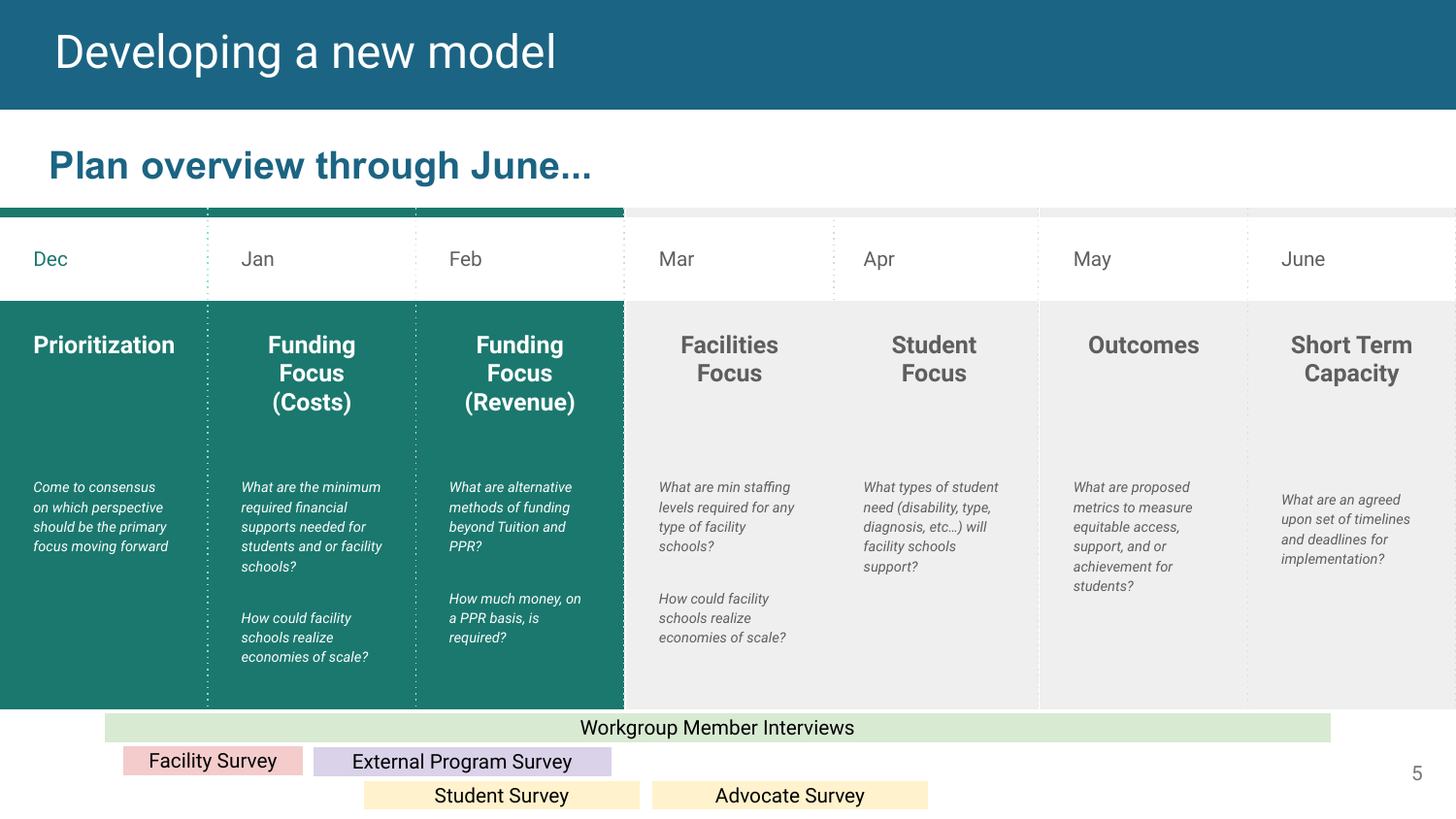Our Task is to analyze and make informed decisions that result in recommendations - first to Commissioner Anthes and on to the JBC relative to the *Goals and Objectives* for SB 21-274



**December Meeting Notes from this Workgroup on what's needed…**

*A better understanding of what a base level of funding would look like may help to create a starting point for funding discussions.*

*Developing a clear picture of how current funds are being used and where there is unmet need will help ensure that a robust model can be developed that addresses capacity, continuum, and funding issues.*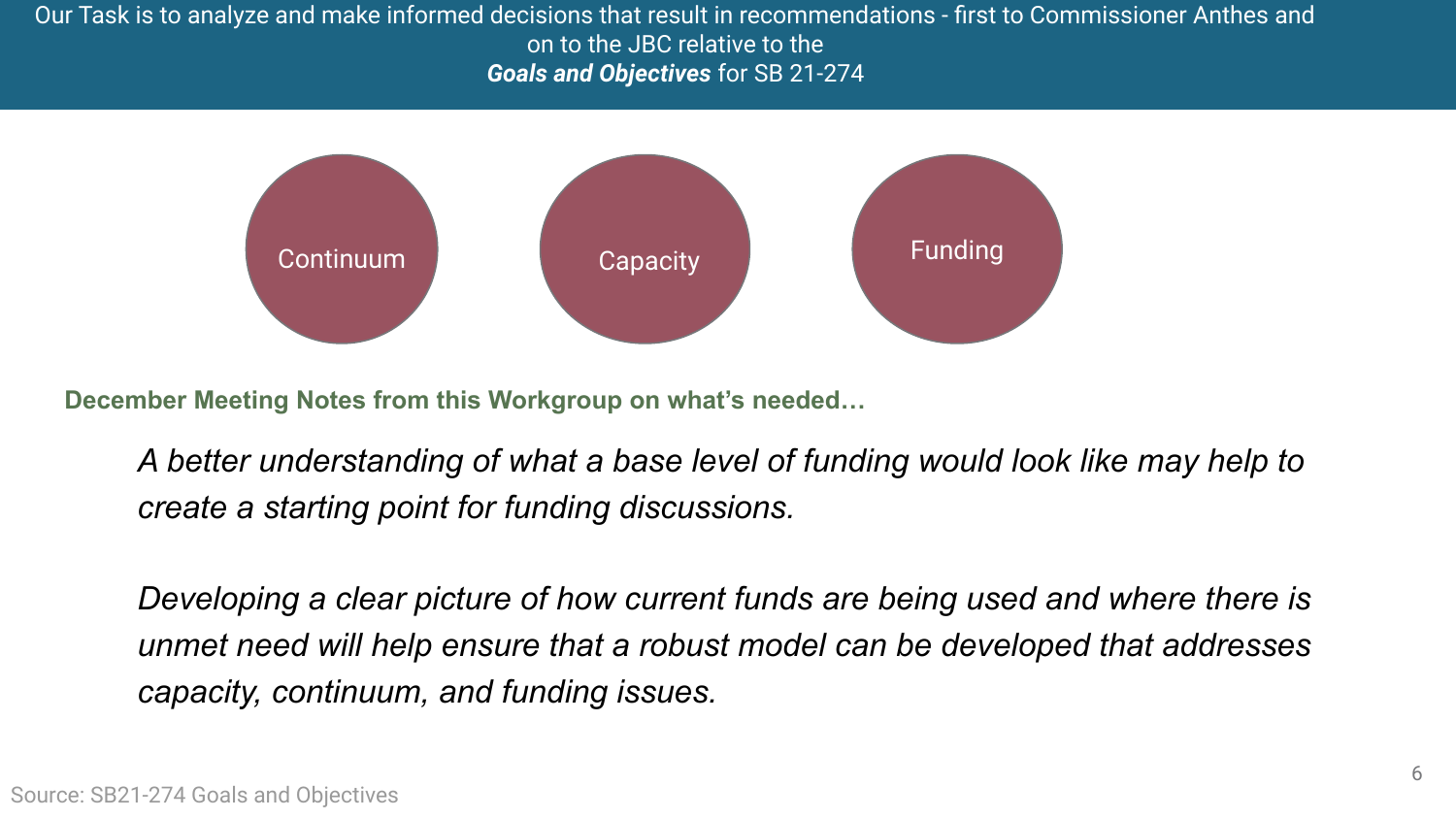## SB 21-274 three areas or goals for Workgroup recommendations

-Develop a *comprehensive continuum of educational settings* to support the educational, physical, behavioral, and mental health needs of children and youth served in residential or day treatment facilities, hospital settings, home-bound environments, or other specially designed district programs.

*(3.8) "Model" means the sustainable educational continuum designed to meet the educational needs of facility students in the target populations as defined by the work group pursuant to Section 22-2-407.5*

-Consider/Explore *adequate educational options* that include, but are not limited to, eligible and approved facility schools, school districts, boards of cooperative services, multi-district cooperatives, multi-agency partnerships, and the division of youth services. As places on the continuum for services.

-Ensure the *development of a sustainable funding* structure that supports a high-quality educational continuum intended to meet the educational needs of children and youth requiring advanced services.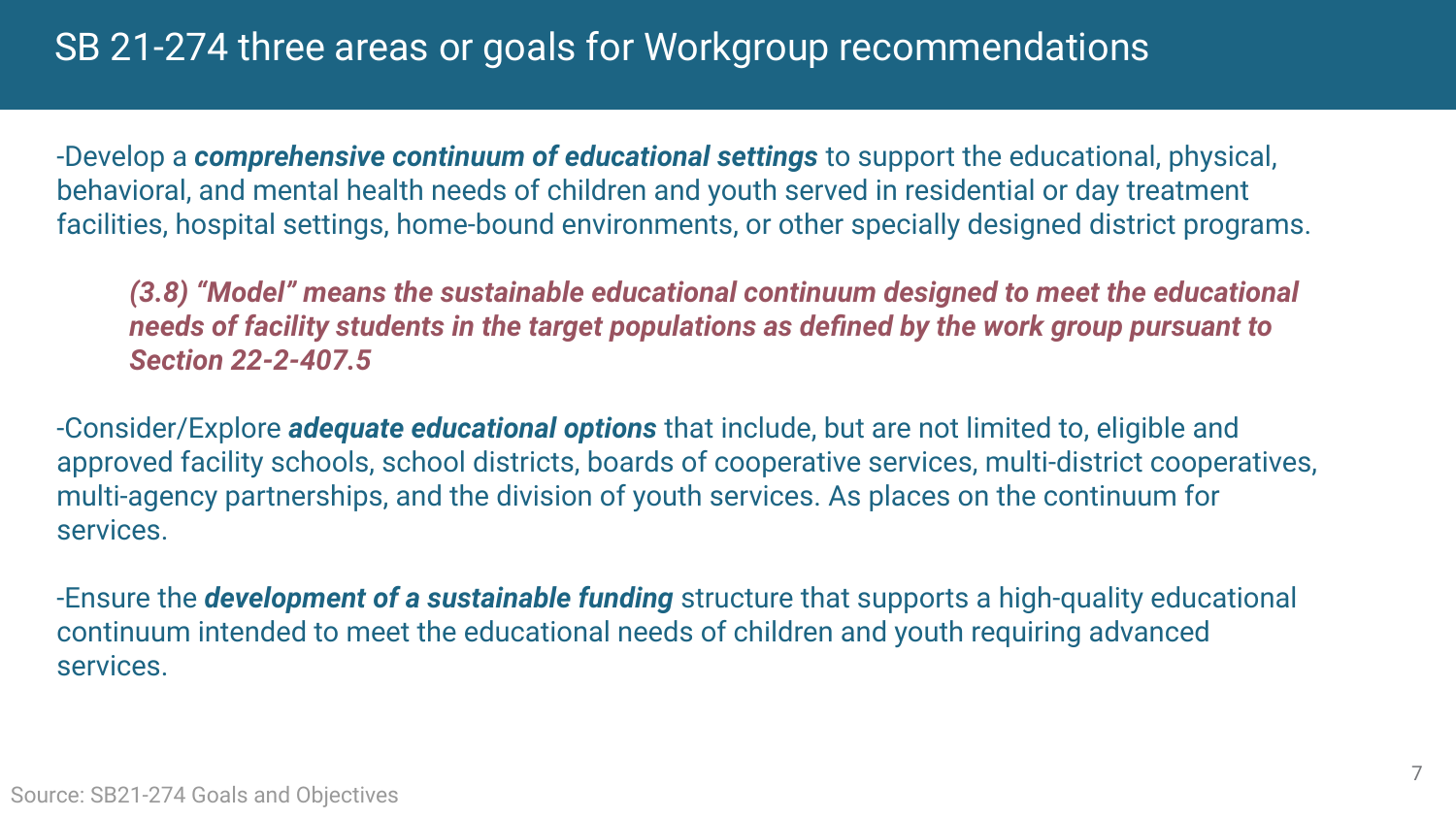## Current Facility Education Continuum - Expanded Edition Pre-read

*If you choose to, do you know how to locate this and the new Funding 101 PDF document between meetings?*

| <b>Division of</b><br><b>Youth Services</b><br>(DYS) | <b>Facility</b><br><b>Schools</b>          | <b>Specialized</b><br><b>Schools</b>                   | <b>BOCES/Co-op's</b>                        | <b>In District</b><br><b>Programs</b>     | <b>School District</b>       |
|------------------------------------------------------|--------------------------------------------|--------------------------------------------------------|---------------------------------------------|-------------------------------------------|------------------------------|
| <b>Detained</b><br><b>Committed</b>                  | <b>Residential</b><br><b>Day Treatment</b> | <b>State operated</b><br>programs<br><b>Facilities</b> | <b>BOCES</b> run<br>programs and<br>schools | <b>Alternative</b><br>schools<br>Separate | In district K-12<br>schools. |
| Step-down/<br><b>Transition</b>                      | <b>Hospital</b>                            | (Eligible,<br>other)                                   | <b>School district</b><br>$CO$ -O $D$       | <b>Schools</b>                            |                              |
|                                                      |                                            | Day programs                                           | Multi-agency                                | <b>Specialized</b><br>programs            |                              |
|                                                      |                                            |                                                        |                                             | Home school                               |                              |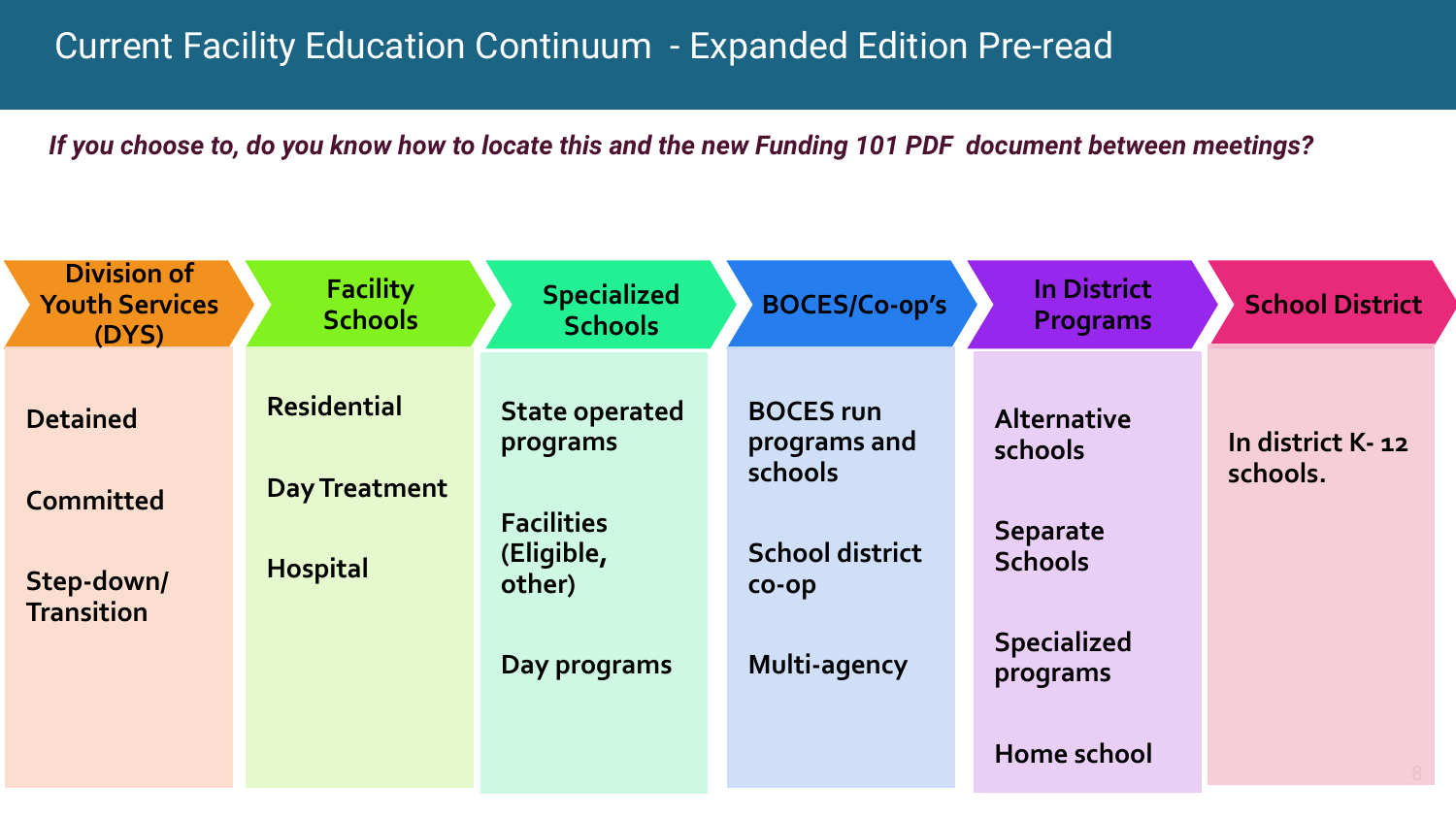## Funding 101 - Resource & Pre-read for Today

#### **Approved Facility Schools – Funding 101**

There are only two sources of education specific funding available to *ALL* approved facility schools: state per pupil funding and tuition cost payments from school districts.

**Per Pupil Revenue (PPR)** - The per pupil funding is appropriated annually by the Joint Budget Committee as a line item in the Long Bill. The appropriation is based on the annual student count. CDE is then required to distribute the funds based on the monthly attendance submitted by facility schools. The distribution is allocated based on the daily rate which is set annually per the formula outlined in statute (CRS 22-54-129) and rule (CCR 301-39).

#### {DETAIL}

**Tuition Cost payments** – The Facility Schools Tuition Cost system was established per state ECEA Rules, to charge tuition to the responsible LEA for the additional cost of providing special education services to students with disabilities. ECEA Rules require the CDE to have a process in place to calculate tuition cost rates for approved facility schools. Tuition cost rates are approved annually by the State Board of Education and posted publicly on the CDE website.

## **Share-out:**

**1 thing from either pre-read document that surprised you or was new information for you?**

{DETAIL}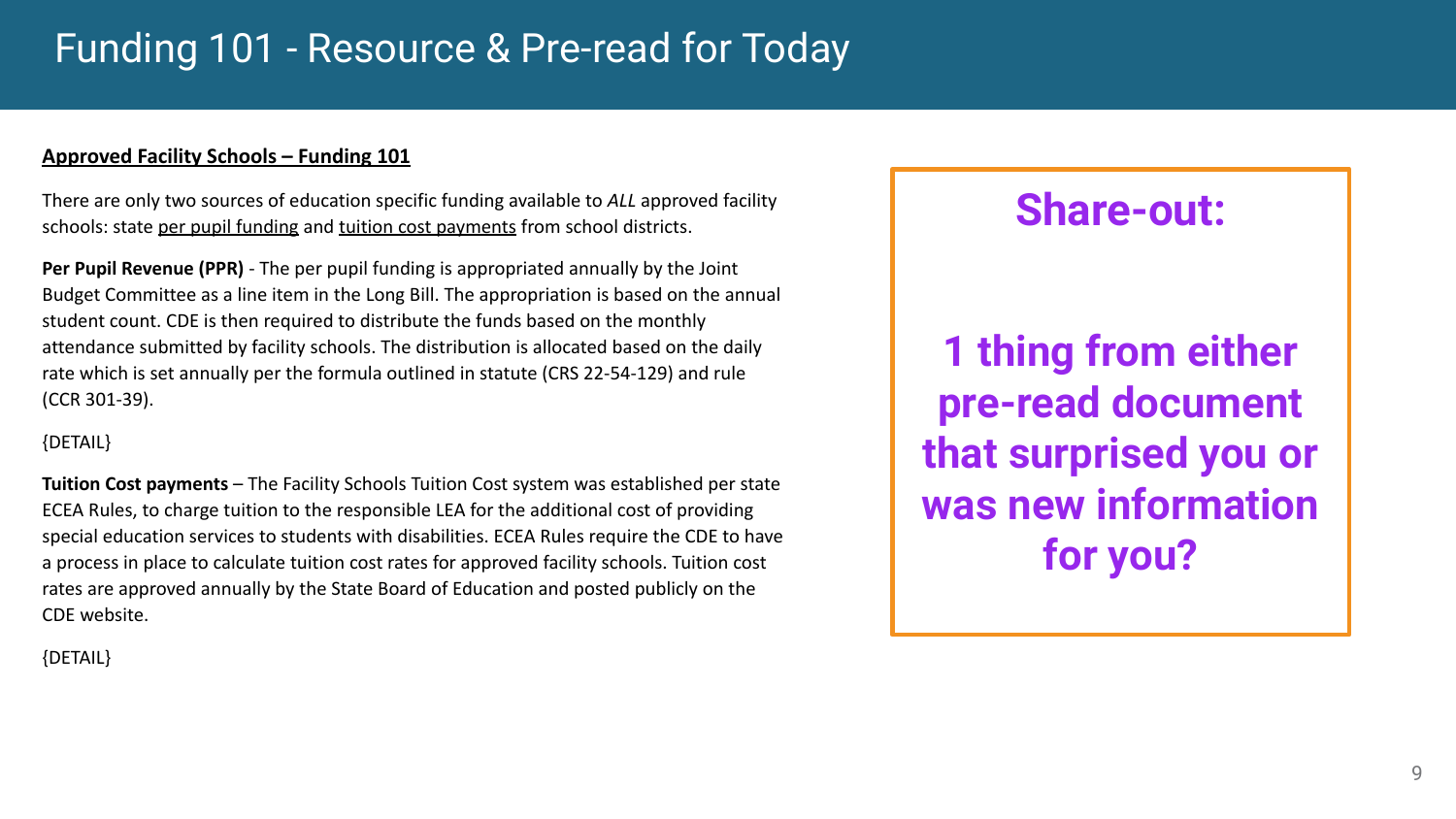# Insights from the Facility Schools

## Supplemental Dollars Received from SB21-274 in SY 21-22



\*All results are based on the number of facility schools that provided information regarding that question within the survey.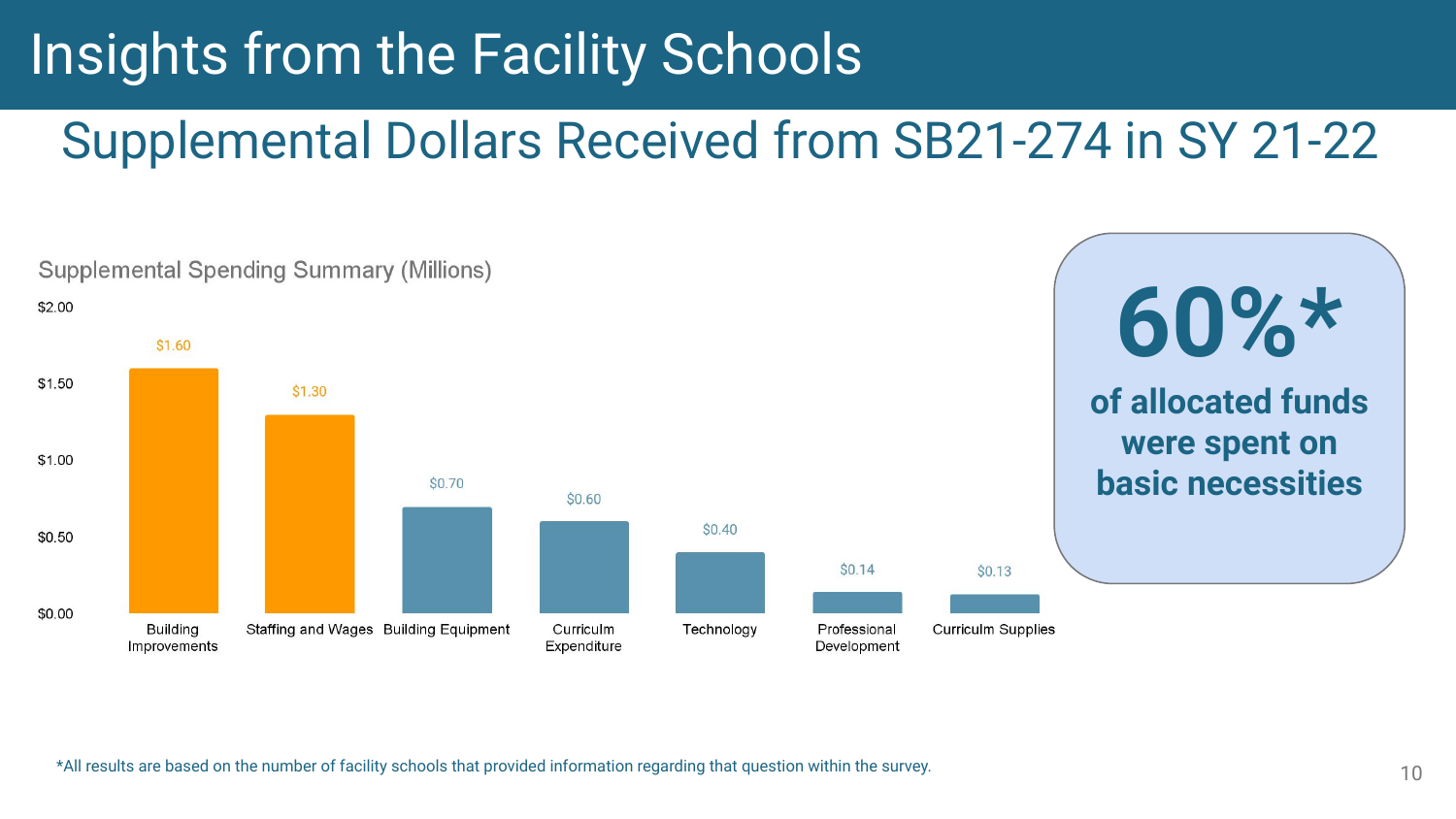# Insights from the Facility Survey

## Budget vs Revenue



*On average, Facility School costs significantly outpace Facility School revenue.*

- 58% of the schools reported revenue that *covers less than 75%* of their yearly budget.
- Schools not operating in the red were more likely to have very *minimal support staff* and support staff were more likely to only be *on site part-time.*
- **Staff costs** represented the largest portion of the budget in 100% of facility schools.
- *Non-personnel operational & instructional costs* were always the smallest portion of the budget.
- *Repairs/Property destructions* were listed as additional regular costs by 73% of facility schools.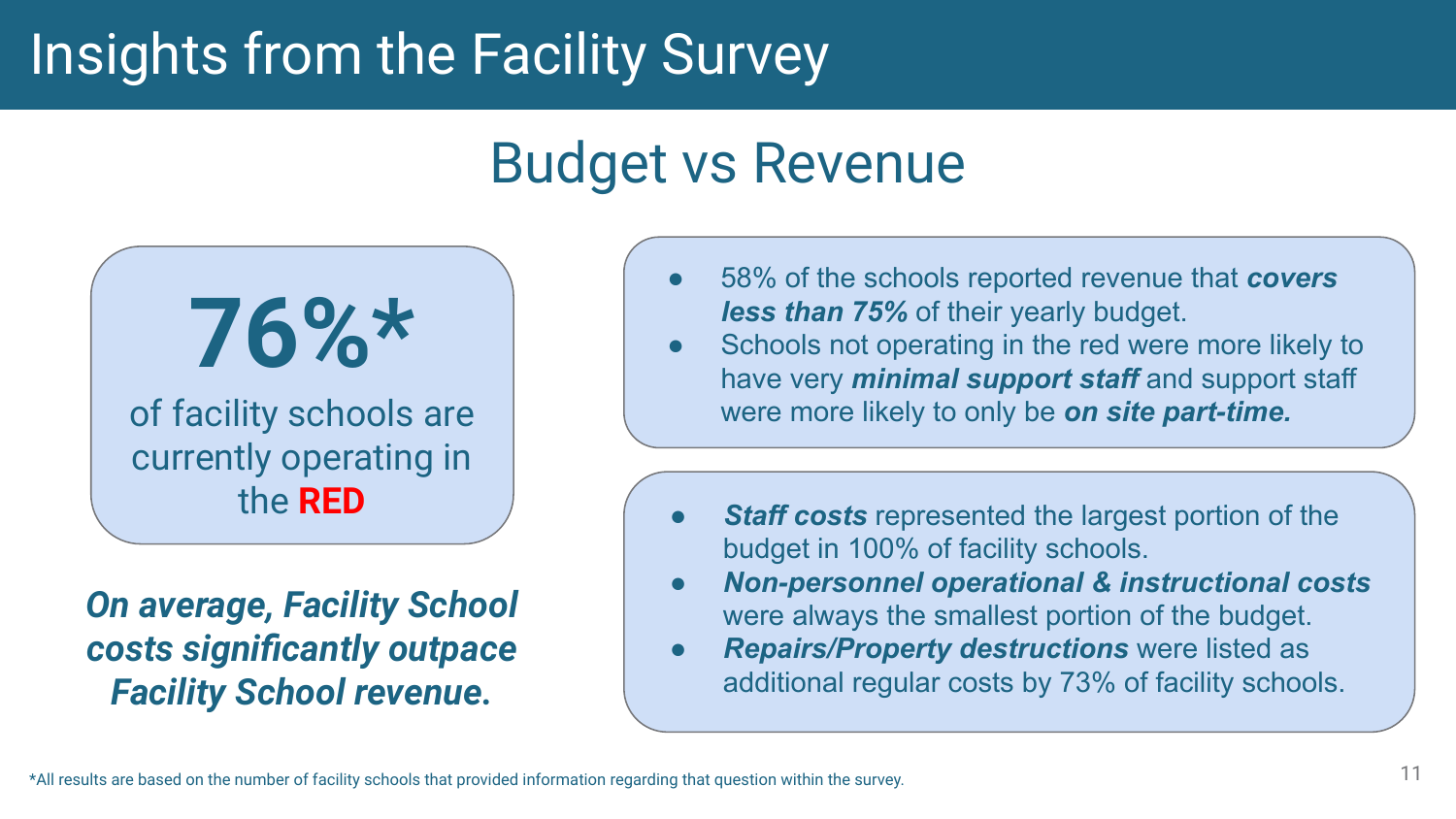# Insights from the Facility Survey

# Sources of Funding



Average portion of facility schools revenue that came from daily PPR and tuition cost

*The majority of Facility School funding comes from PPR and tuition costs. Due to the high mobility of their students Facility School don't receive a consistent funding stream.*



\*Per pupil Sources are PPR, Tuition, and Title 1 funding.

Note: All results are based on the number of facility schools that provided information regarding that question within the survey.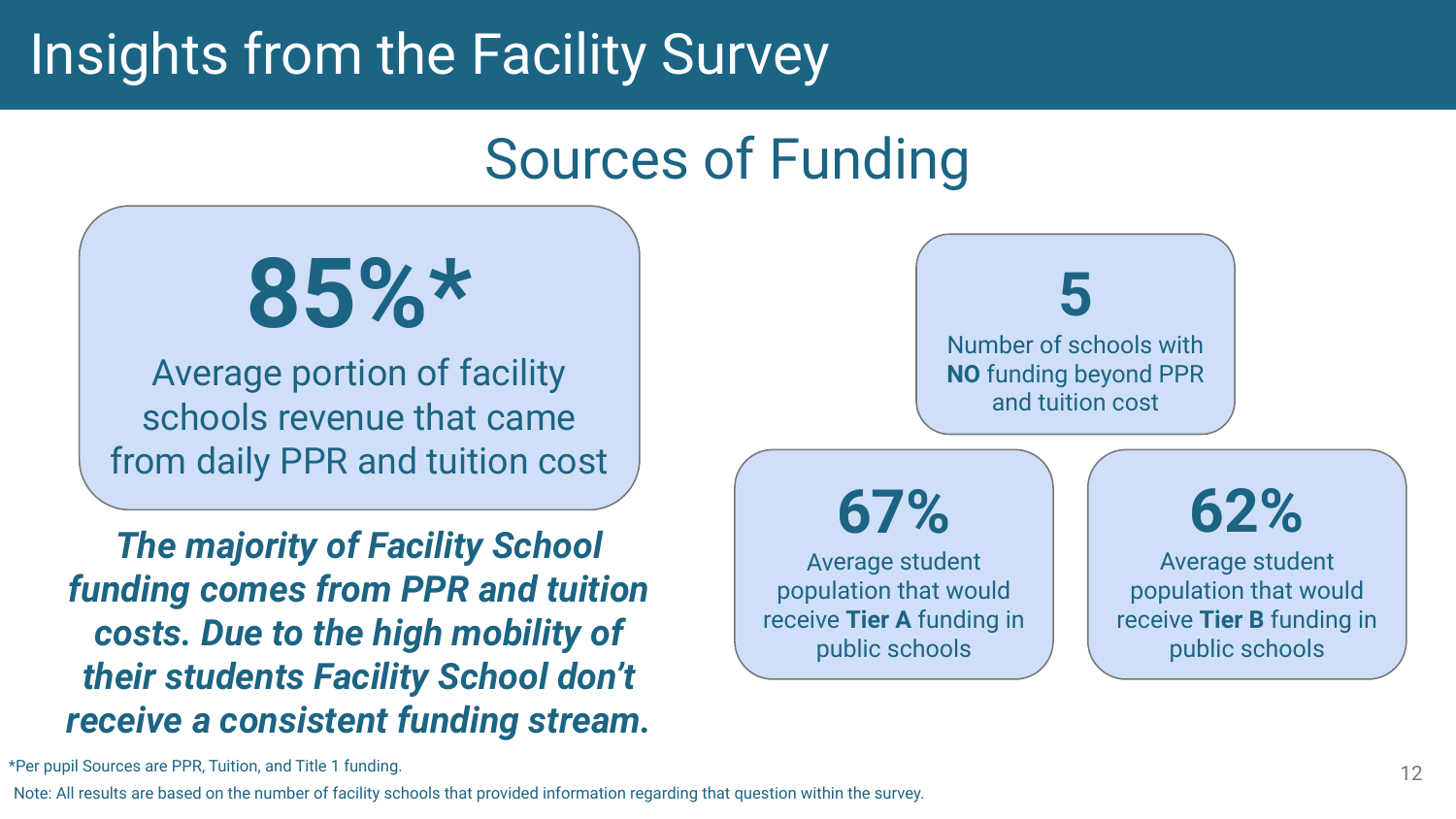*The JBC has requested preliminary data, analysis, or information from the workgroup that would indicate whether there is a need for, stop-gap funding of similar magnitude, to maintain capacity of current facility schools for the 2022-23 fiscal year?*

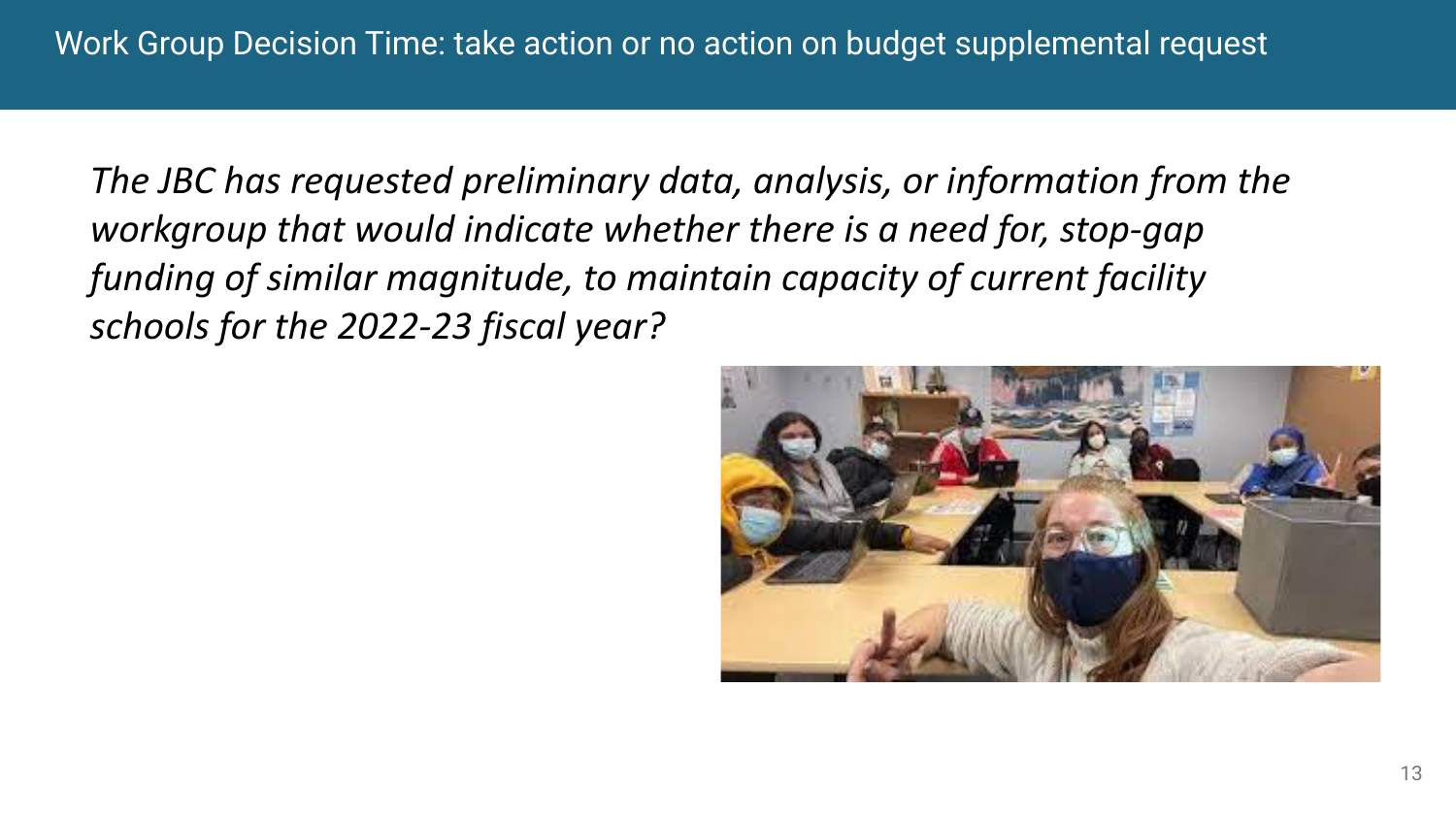## Optimization Components from Jan. 7 Workgroup Meeting

|                      | <b>Student/Parent/Guardian</b>                                                                                                                                                                                                                                                                                                                                                                                                                                                                          | <b>Referral Source</b><br>(Person/entity placing student)                                                                                                                                                     | <b>Service Provider</b><br>(Education / Related Services)                                                          |
|----------------------|---------------------------------------------------------------------------------------------------------------------------------------------------------------------------------------------------------------------------------------------------------------------------------------------------------------------------------------------------------------------------------------------------------------------------------------------------------------------------------------------------------|---------------------------------------------------------------------------------------------------------------------------------------------------------------------------------------------------------------|--------------------------------------------------------------------------------------------------------------------|
| <b>Staffing</b>      | Staff to student ratio is as low as possible<br>Access to all special service providers in the<br>$\bullet$<br>school                                                                                                                                                                                                                                                                                                                                                                                   | Licensed special educators & practitioners would be<br>great                                                                                                                                                  | Licensed special educators & practitioners would be<br>great                                                       |
| <b>Resources</b>     | The ability to meet educational and behavioral<br>$\bullet$<br>health treatment needs<br>More robust funding formula that can provide the<br>$\bullet$<br>need resources for students<br>Students have access to adaptive technologies<br>$\bullet$<br>More resources to support families as well<br>$\bullet$<br>(students who are not in home place that we<br>prevent out of home placement)<br>Want to maintain relationship with Home district<br>and being able to access home district resources | Utilize shared expertise from community                                                                                                                                                                       | More robust funding formula that can provide the need<br>resources for staff                                       |
| <b>Space</b>         | Having quality space that students can be proud<br>$\bullet$<br>Ωf<br>Space is accessible to students with disabilities<br>$\bullet$<br>(beyond just the legal requirements)<br>Ensuring physical and emotional safe space for<br>$\bullet$<br>students                                                                                                                                                                                                                                                 | CLose proximity to students home<br>The ability to have staff to meet students where they<br>are                                                                                                              | Educational providers are not constrained by square<br>footage<br>Ensuring emotional and physical safety for staff |
| <b>Access/Equity</b> | More places that can help youth (more options<br>$\bullet$<br>based on geography and or need)<br>Widening the scope of what counts as needed to<br>$\bullet$<br>receive supports<br>Funding does not mean students have or don't<br>have access<br>All kinds of needs, deaf hard of earring, as well as<br>$\bullet$<br>other needs (intellectual disabilities)<br>Gender, LGBTQ, trans gender, autistic or<br>non-binary. have access as well                                                          | Shared criteria on making referrals<br>Support doesn't equate to placement<br>Support means meeting educational and behavioral<br>health treatment needs<br>I can access facilities for all types of learners | Differentiated levels of support for staff<br>Need to build and improve capacity<br>$\bullet$<br>15                |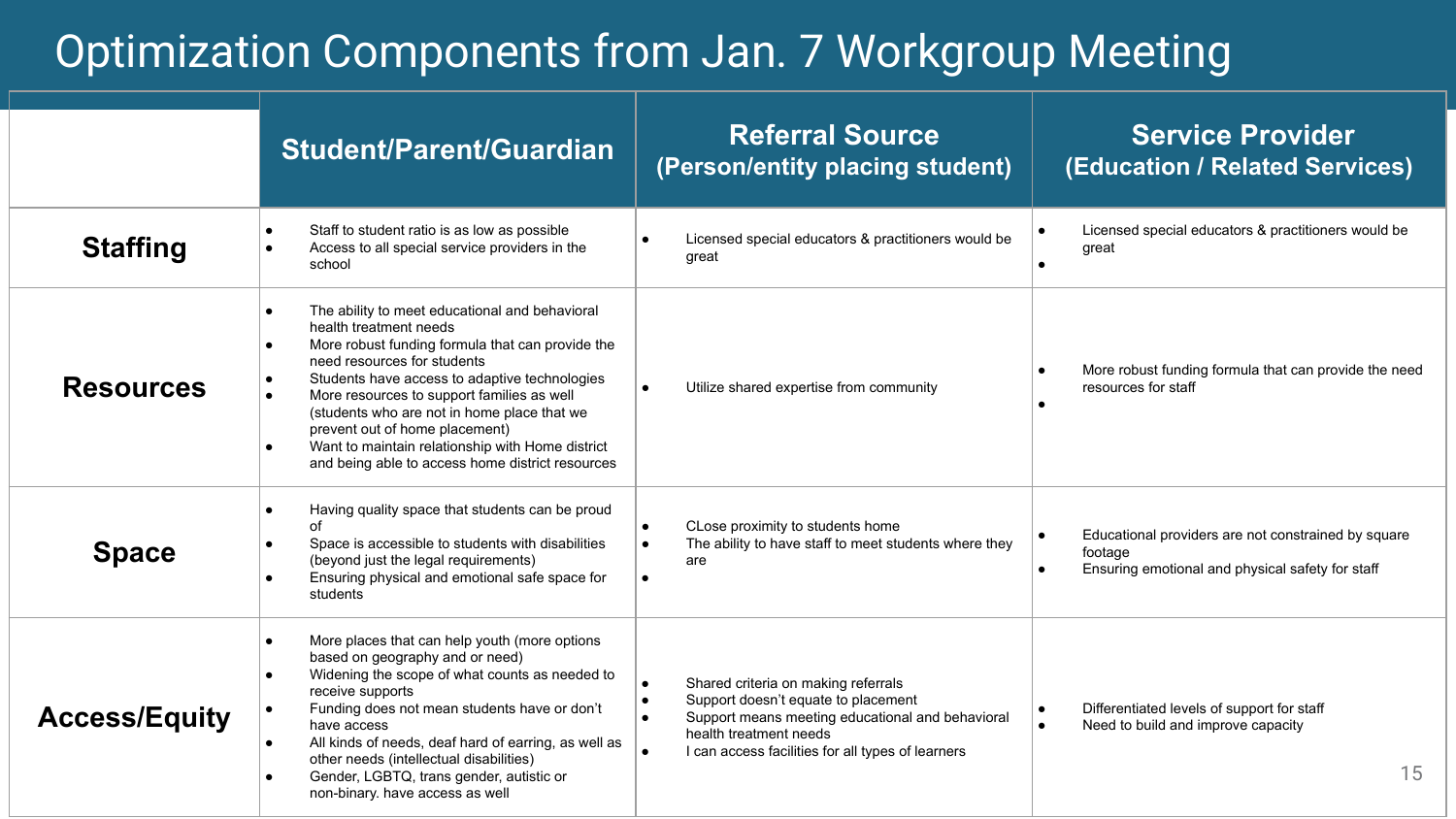## From Ideal to Real

## We must create a **PLAUSIBLE, FLEXIBLE, & SUSTAINABLE** set of recommendations?

## **Facility Needs**

We need to find a way to support current facilities to enable them to *not only continue but expand their work*.

## **Students Needs**

We need to find a way to *expand support to students* **that can not currently access** facility schools.

During the January meeting you decided:

- Models that provided *flexibility and support around staffing* were preferable.
- Models that provided *supports to kids in more rural areas* were preferable.
- Models that provided more *flexibility around resource allocation* were preferable.
- Models that represented *collaboration between school districts and facilities* were preferable.
- Models that allowed *more kids to stay in their home* **district** were preferable.

## *We must enable individualized solutions to take shape where and how they need to*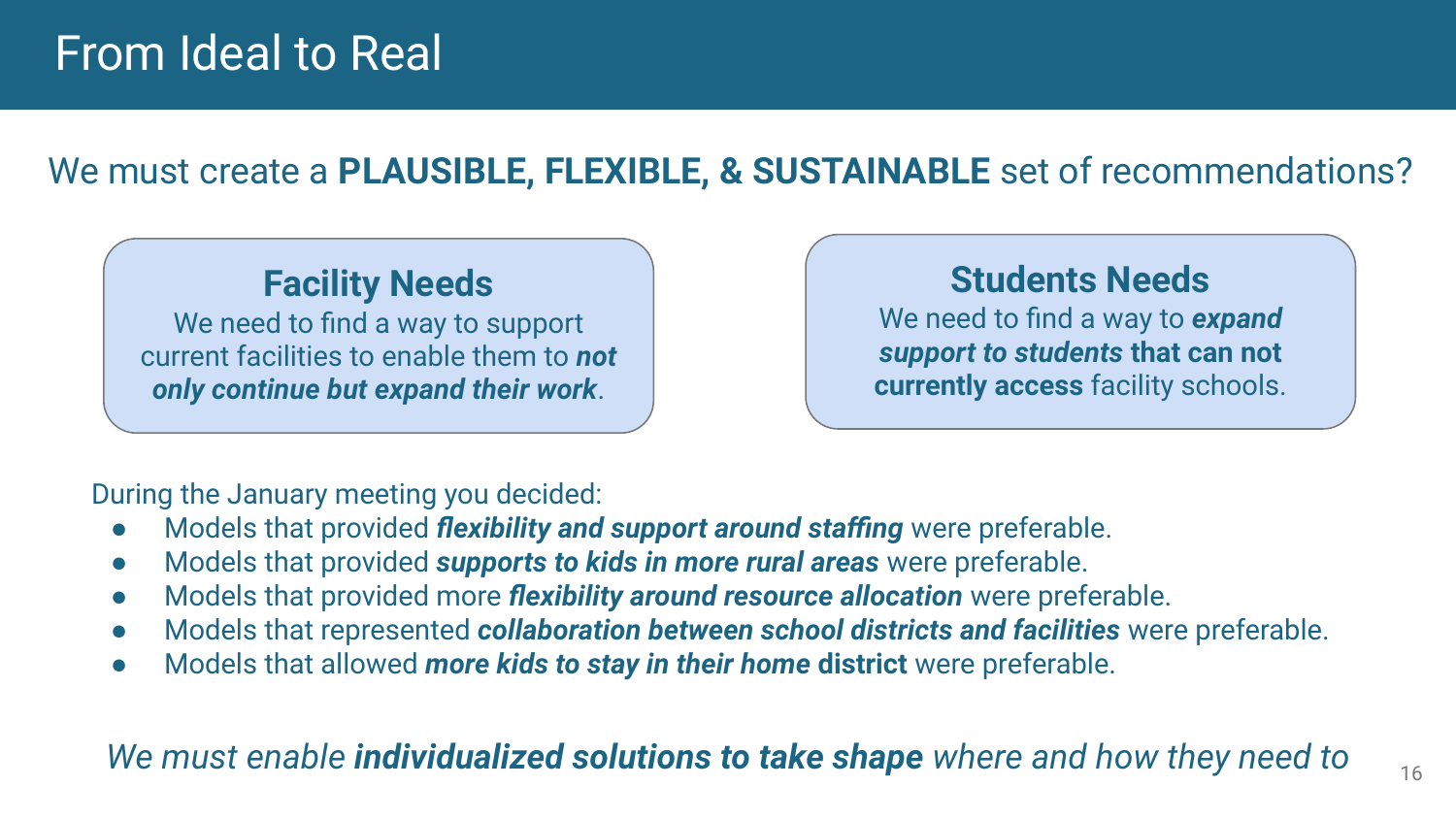*Baseline Funding establishes a minimum funding allocation needed to ensure schools have enough revenue for essential operating costs.* 

*Many school districts across the country utilize baseline funding to support schools, especially those that are educating smaller and more specialized groups of children.* 

*Baseline funding can be calculated using a variety of components, including but not limited to, staff, operational costs, and other resources.*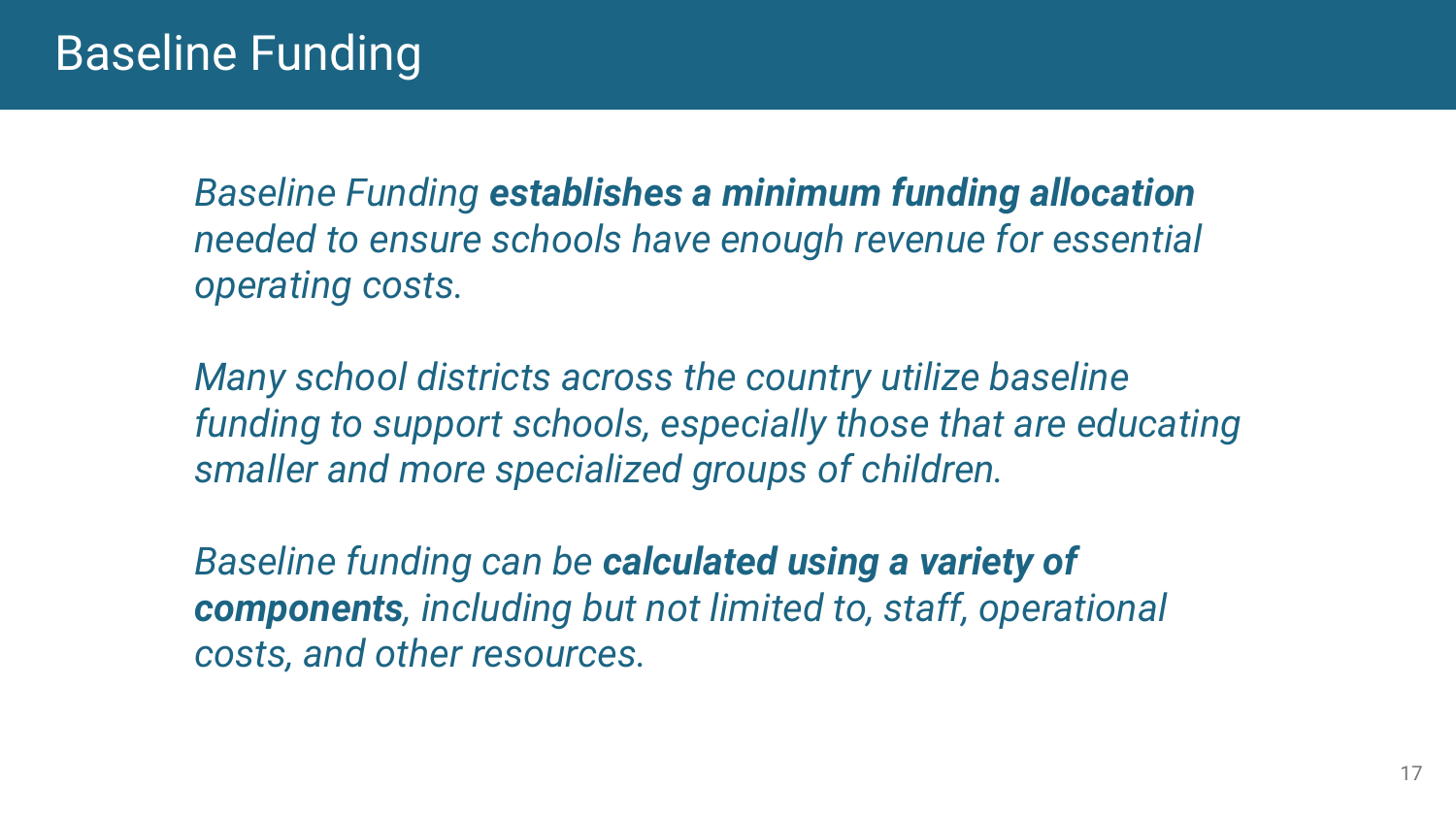# Baseline Funding Example

| <b>Position Type</b>                      | # of Position<br>(Avg Cost) | <b>Total Baseline</b><br><b>Funding</b> |  |
|-------------------------------------------|-----------------------------|-----------------------------------------|--|
| <b>Facility/Special Ed Director</b>       | 1 (\$150,000)               | \$150,000                               |  |
| Special Ed Coord./School<br>Administrator | 1 (\$100,000)               | \$100,000                               |  |
| <b>Certified Classroom Teacher</b>        | $2($ \$55,000)              | \$110,000                               |  |
| <b>Youth Treatment Counselor</b>          | $3($ \$50,000)              | \$150,000                               |  |
| <b>Behavior Tech</b>                      | $1($ \$50,000)              | \$55,000                                |  |
| Social Worker                             | 1 (\$55,000)                | \$55,000                                |  |
| <b>Administrative Assistant</b>           | $1($ \$50,000)              | \$45,000                                |  |
| Custodian                                 | $1($ \$45,000)              | \$45,000                                |  |
|                                           | Total:                      | \$700,000                               |  |

## **Model**: Day Treatment Avg Daily Count: 14 Staff/Student Ratio: 1:4

- 1

**Did you know…** A Facility School with similar number of students and organization only received \$458,491 through per pupil sources and tuition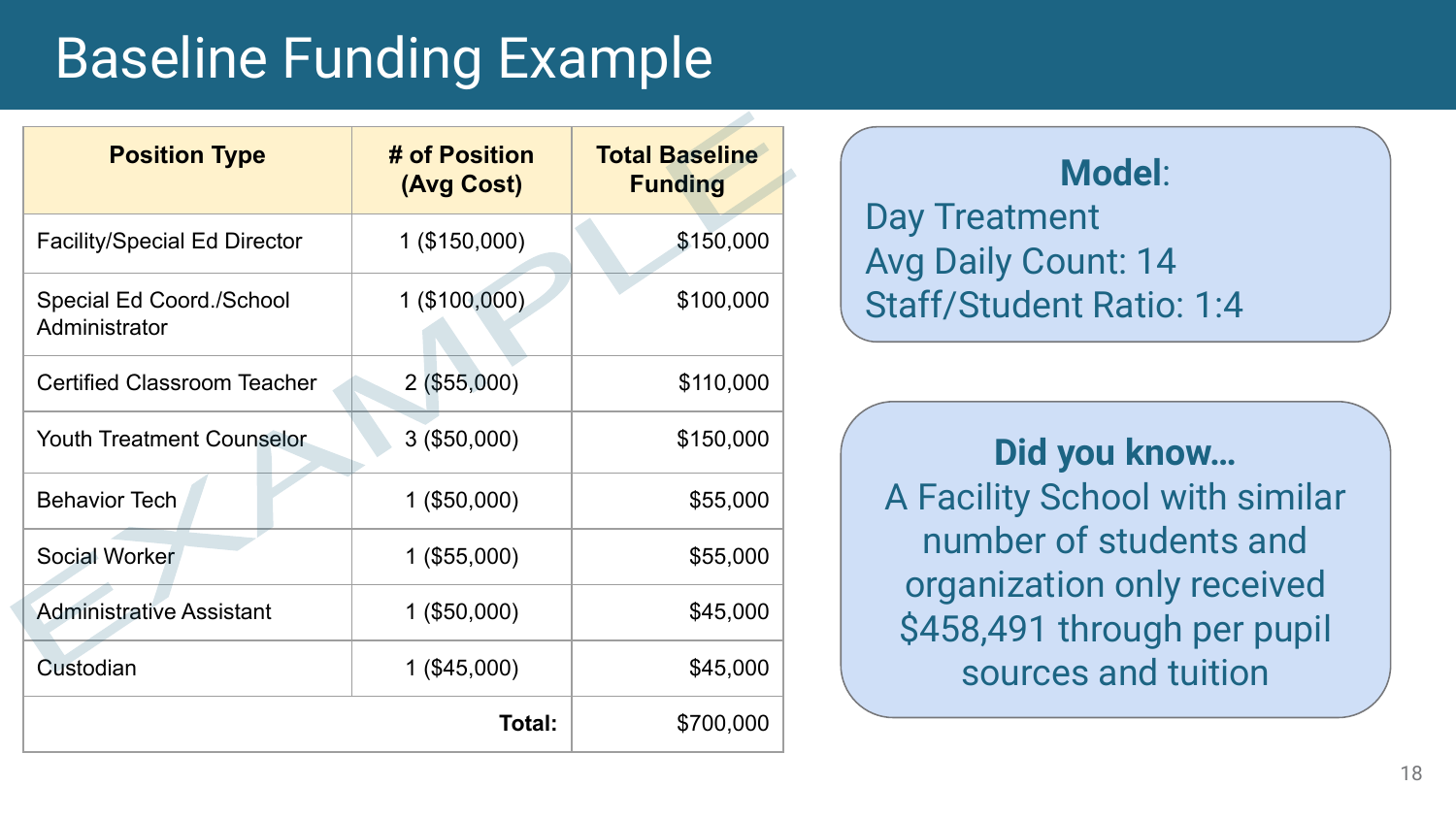## Facility Baseline Buildout

## What should be included in a baseline funding model for facility schools to be sustainable?

| <b>Staffing Essentials</b>                                                                                                                       | <b>Other Resource Essentials</b>                                                                        |
|--------------------------------------------------------------------------------------------------------------------------------------------------|---------------------------------------------------------------------------------------------------------|
| One Facility Director (Administrator)                                                                                                            | Transportation Costs & transportation coordinator / driver / van                                        |
| One coordinator for referrals (administrator)                                                                                                    | Rent, utilities, communication costs, building insurance, prof<br>insurance, transportation insurance   |
| One full time financial person (could possibly overlap with coordinator;<br>administrator; proficient in Medicaid, braided funding, etc.)<br>HR. | Property destruction and maintenance                                                                    |
| Marketing                                                                                                                                        | BCBA: allows facilities to access Medicaid funding, not required in<br>legislation but is best practice |
| One Treatment Leader for every 25 youth in care (Master's level<br>required)                                                                     | Technology for students and staff<br>General Cleaning (custodian? Contract or service)                  |
| Transition Coordinator (back to home school)<br><b>Behavioral Analyst</b>                                                                        |                                                                                                         |
|                                                                                                                                                  | Food Service (Breakfast and lunch)                                                                      |
| Therapist for aux services (OT,PT speech)<br>Day Treatment: therapeutic support                                                                  | PD: staff training<br><b>Instructional Materials</b>                                                    |
| Education coordinator<br>School social worker/psych                                                                                              | <b>Furtiture and Fixtures</b>                                                                           |

19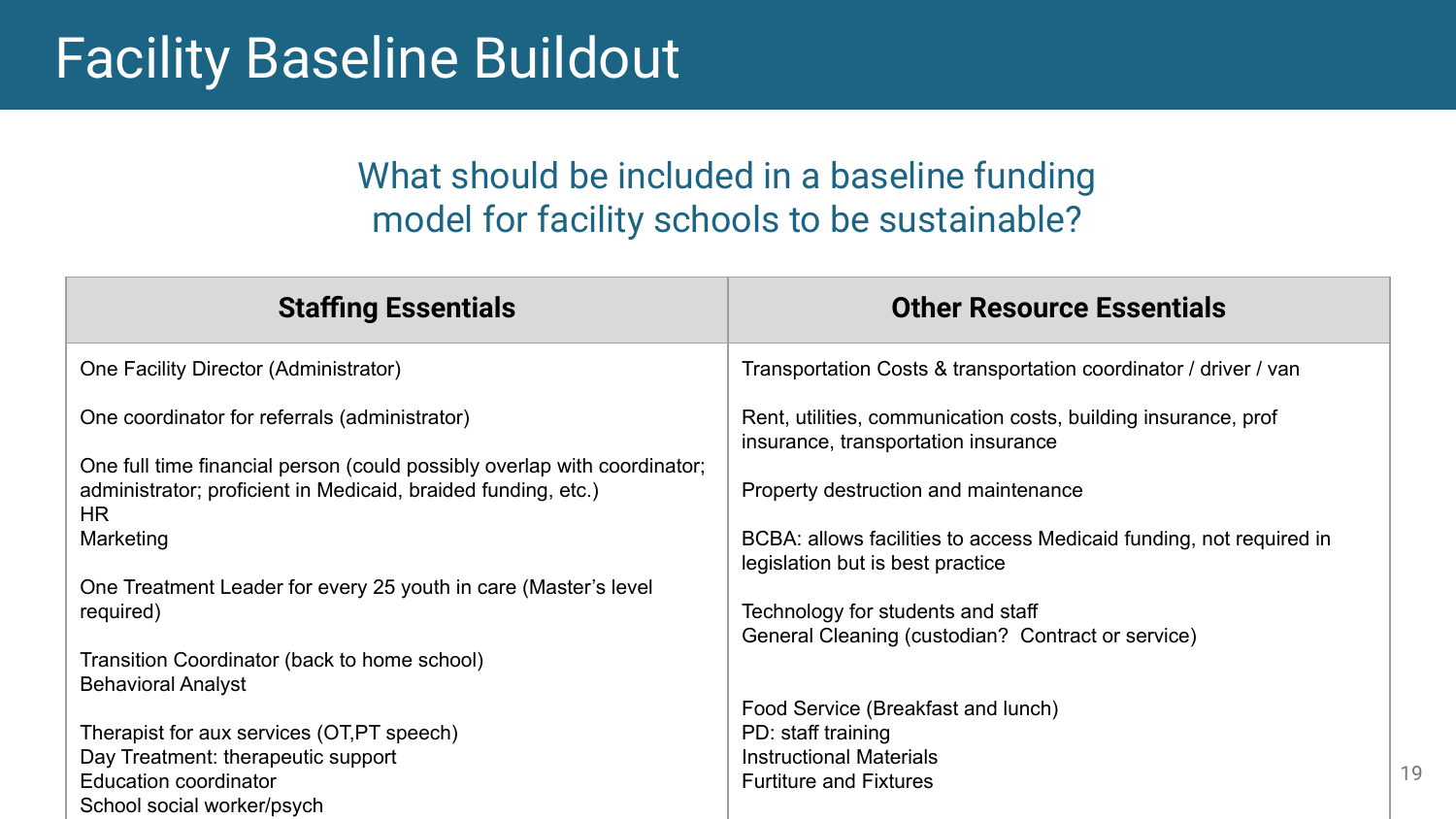## From Ideal to Real

## We must create a **PLAUSIBLE, FLEXIBLE, & SUSTAINABLE** set of recommendations?

## **Facility Needs**

We need to find a way to support current facilities to enable them to *not only continue but expand their work*.

## **Students Needs**

We need to find a way to *expand support to students* **that can not currently access** facility schools.

During the January meeting you decided:

- Models that provided *flexibility and support around staffing* were preferable.
- Models that provided *supports to kids in more rural areas* were preferable.
- Models that provided more *flexibility around resource allocation* were preferable.
- Models that represented *collaboration between school districts and facilities* were preferable.
- Models that allowed *more kids to stay in their home* **district** were preferable.

## *We must enable individualized solutions to take shape where and how they need to*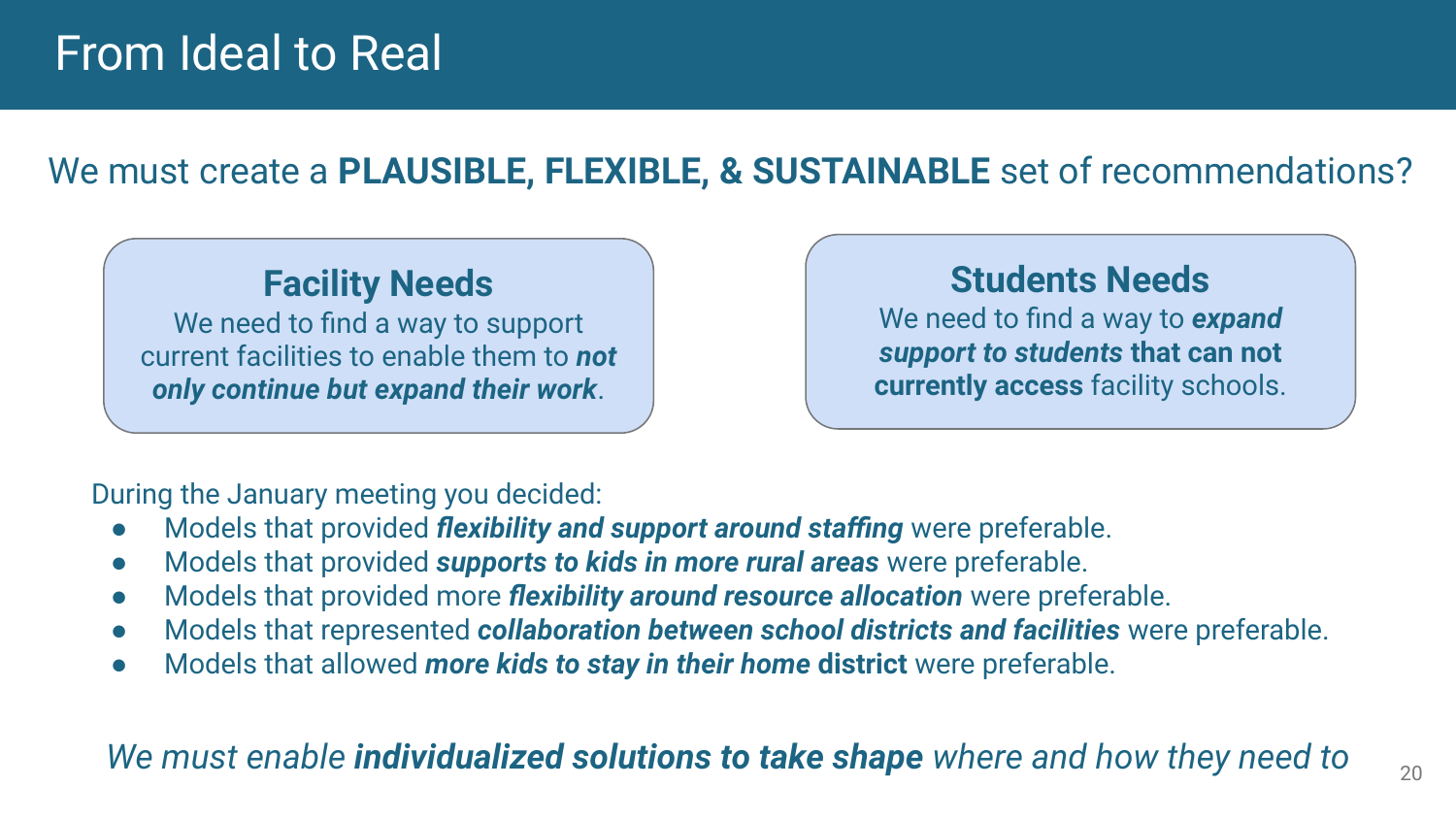## Student Baseline Buildout

What are the alternative in-district resources/support that we want to make sure the districts could provide for students who don't have access to current facility schools?

| <b>Example Students</b>                                                                                                                                                                              |                                                                                                                                                                                                                                                                                                                                                                       |                                                                                                                                                                                                                                                                                   |                                                                                                                                                                                                                                                                               |  |  |
|------------------------------------------------------------------------------------------------------------------------------------------------------------------------------------------------------|-----------------------------------------------------------------------------------------------------------------------------------------------------------------------------------------------------------------------------------------------------------------------------------------------------------------------------------------------------------------------|-----------------------------------------------------------------------------------------------------------------------------------------------------------------------------------------------------------------------------------------------------------------------------------|-------------------------------------------------------------------------------------------------------------------------------------------------------------------------------------------------------------------------------------------------------------------------------|--|--|
| Example One:                                                                                                                                                                                         | Example Two:                                                                                                                                                                                                                                                                                                                                                          | Example Three:                                                                                                                                                                                                                                                                    | Example Four:                                                                                                                                                                                                                                                                 |  |  |
| $3rd$ grade boy<br>Lives in Yuma CO<br><b>Attends Yuma Elementary</b><br>School<br>Has moderate autism<br>with extremely aggressive<br>behaviors and<br>development issues<br>Lives with mom and dad | $7th$ grade student<br>$\bullet$<br>Lives in Delta County<br>$\bullet$<br>Attends Hotchkiss Middle<br>$\bullet$<br>School<br>Was sexually abused by a<br>$\bullet$<br>family member<br>Dealing with trauma & has<br>$\bullet$<br>self-abusive behaviors<br>Lives with grandparents<br>$\bullet$<br>who reside in a different<br>school district than their<br>parents | High School boy<br>Lives in Lamar, CO<br>$\bullet$<br>Attends Lamar High<br>$\bullet$<br>School<br>Has Emotional<br>$\bullet$<br>Disorder,<br>demonstrating signs of<br>conduct disorder and<br>has been identified as<br>a sexual offender<br>Lives with single mom<br>$\bullet$ | High School girl<br>$\bullet$<br>Lives in Craig, CO<br>$\bullet$<br>Attends Craig High School<br>$\bullet$<br>Is legally blind<br>$\bullet$<br>Is a foster child, living<br>$\bullet$<br>with foster family due to<br>behavioral issues<br>demonstrated in her<br>home<br>121 |  |  |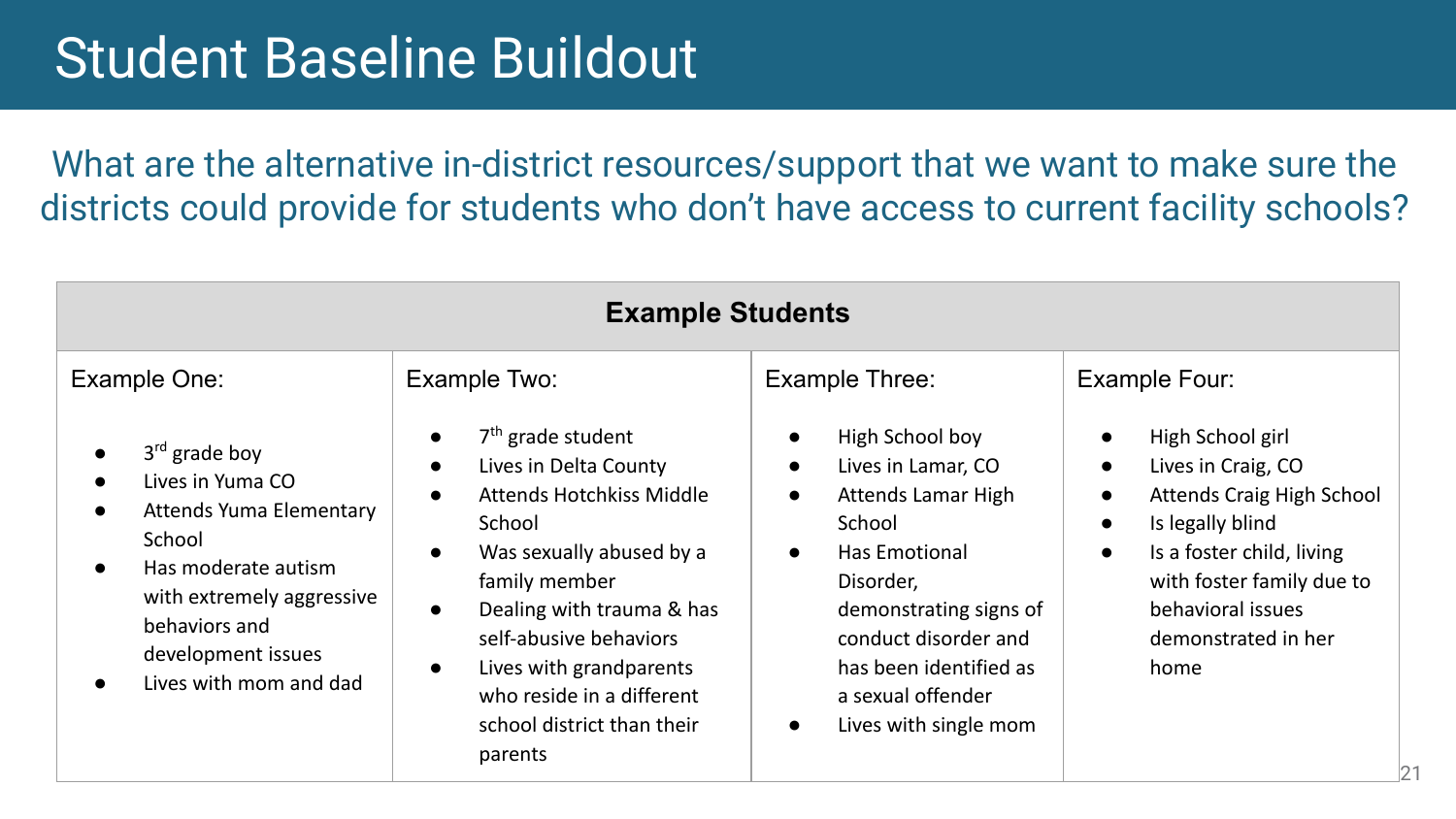## Student Baseline Buildout

What are the alternative in-district resources/support that we want to make sure the districts could provide for students who don't have access to current facility schools?

**Possible In-District Resources/Supports**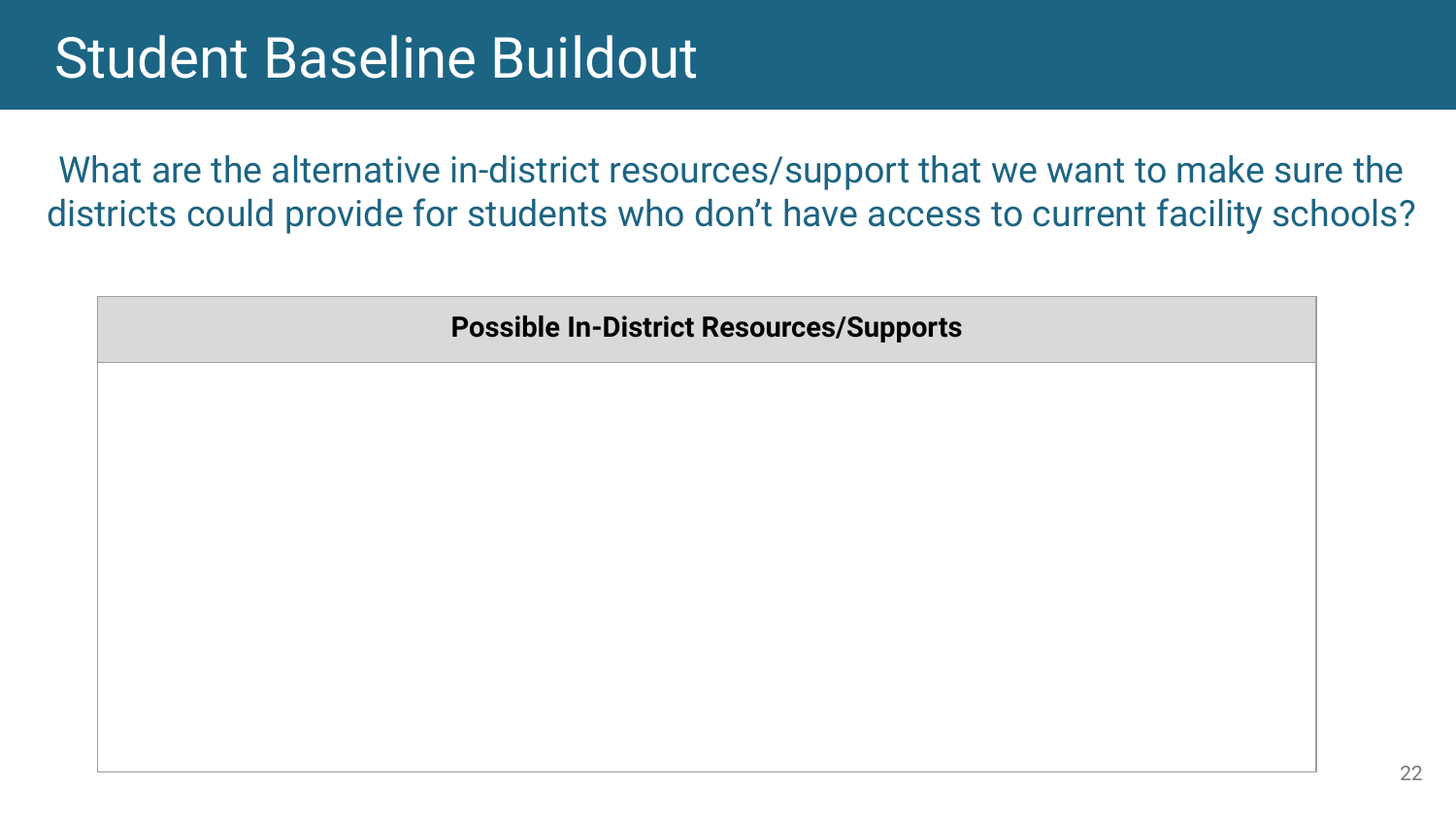# Facility Schools Model Workgroup members are i[n Zoom Breakout Rooms](https://us02web.zoom.us/j/86788243639?pwd=SytYcHRvL1NSNzhBUm1VUGF2R3JwQT09).

The Workgroup will return to this Zoom webinar after an activity.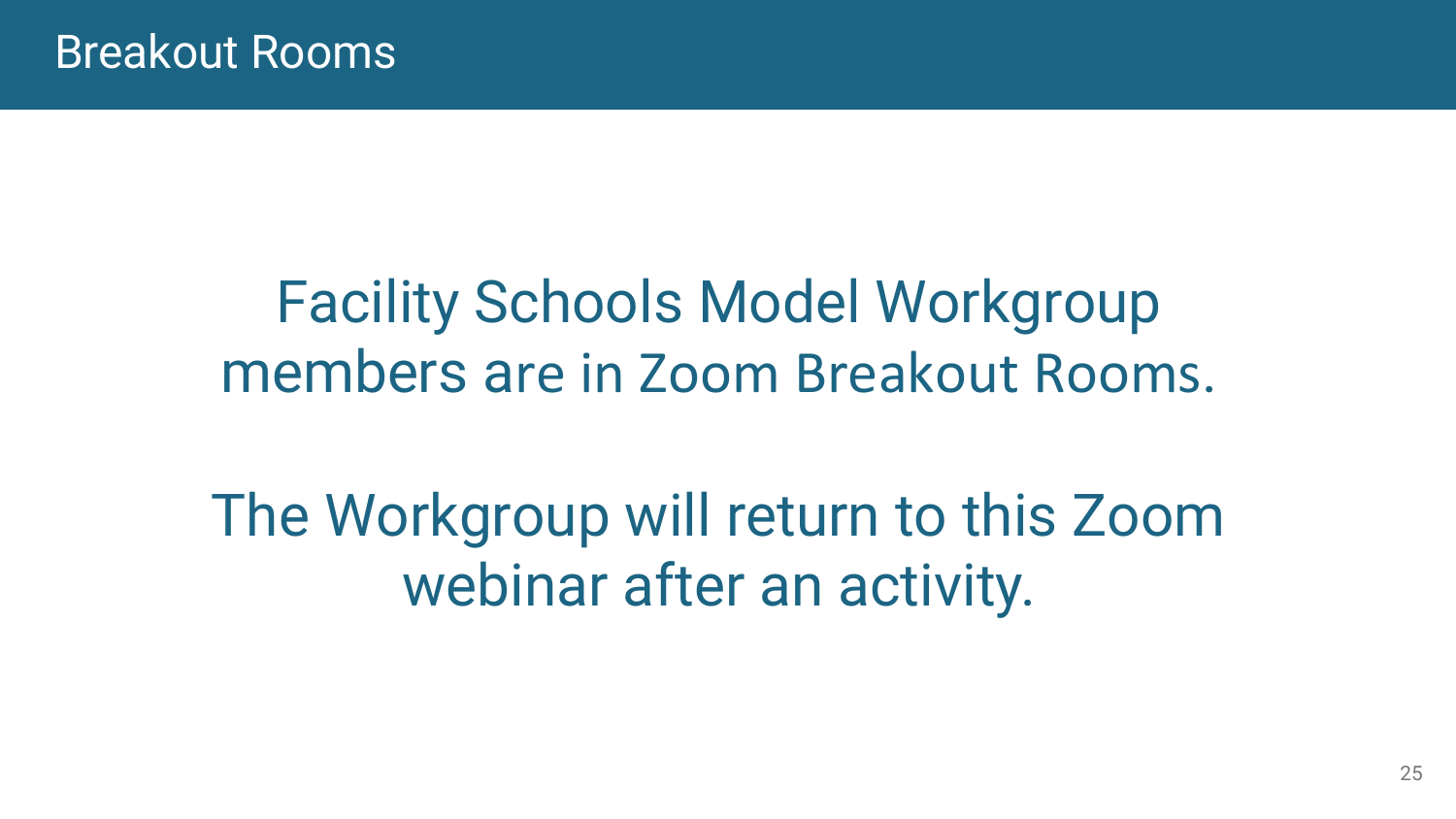## Student Baseline Resources - Share Out\*



Listen and learn from our 4 Breakout Groups

\*Your work will be used by DillingerRAD and staff between meetings and will be preserved in your Shared Google folder for this meeting date.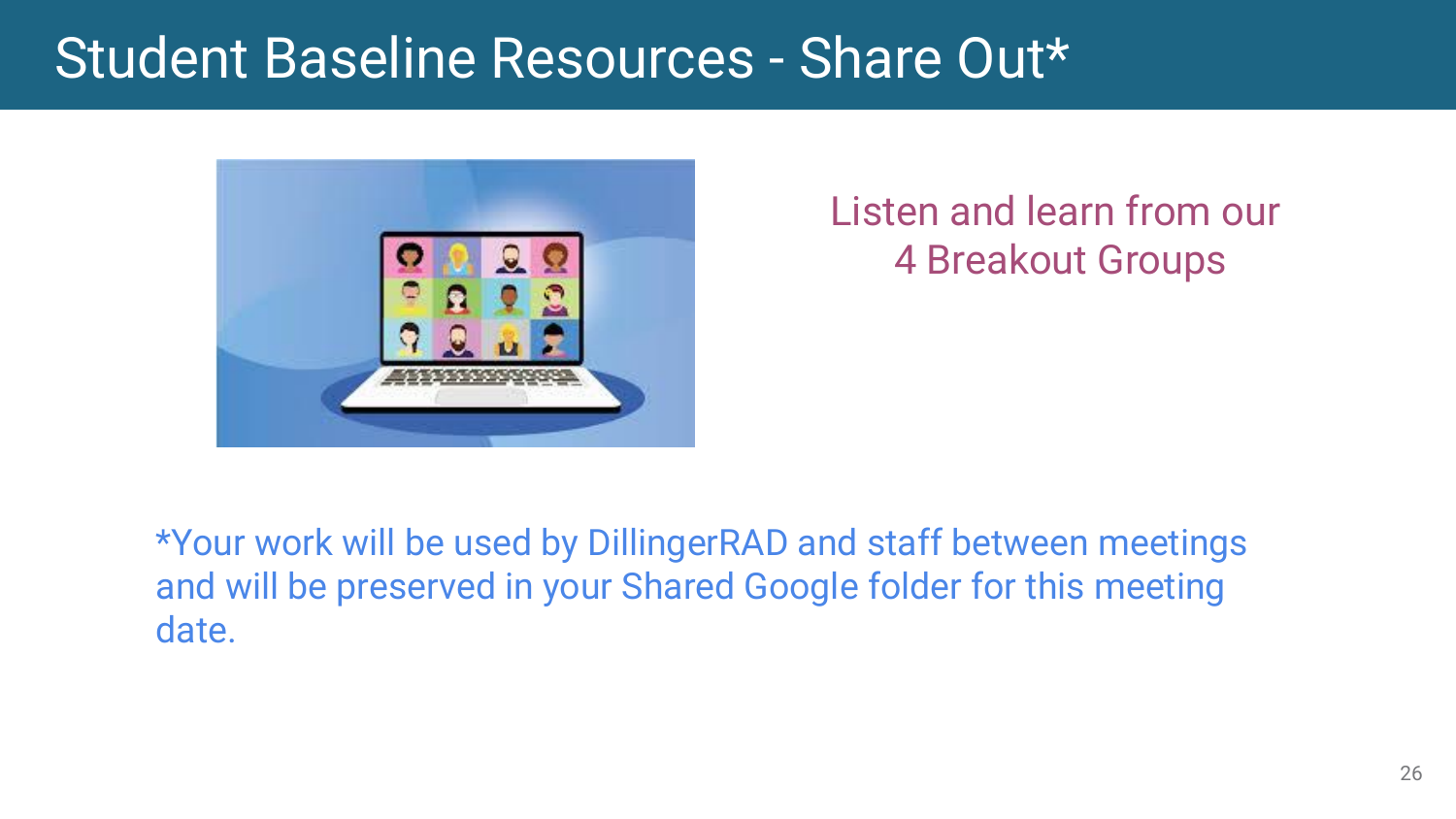# Student Baseline Buildout - Summary of Similarities

What are the alternative in-district resources/support that we want to make sure the districts could provide for students who don't have access to current facility schools?

### **Possible In-District Resources/Supports**

Example 1- Small district that doesn't provide transportation, would ideally want an autism program but- if not- train staff and support 1:1 needs, share resources with other districts (could incur additional transportation costs), an area-based autism program that serves districts in that area

Example 2- therapist specific to sexual abuse and trauma, a trusted space at the school for the student to go, access to family therapy, knowledge of family member who abused student to create a safe environment for student, GAL court-appointed advocate, 504 IEP assessment, transportation, access to peer support groups, SEL worker, animal therapy, support and training for staff (possibly from facility school), based on interest survey make a student-centered plan

Example 3- physical space in the school environment where student can have normal social interactions AND other students who are victims have a space away from student, line-of-sight supervision (excess costs), community supports (similar to those in school, mental health support), no IEP but social emotional needs, wrap around services with these and JD court, post-graduation planning access

Example 4- visual supports with orientation and visibility specialist (from BOCES), accommodations to classrooms, behavioral service provider, treatment coordination between all involved, IEP is in place and has all social-emotional needs met, proper funding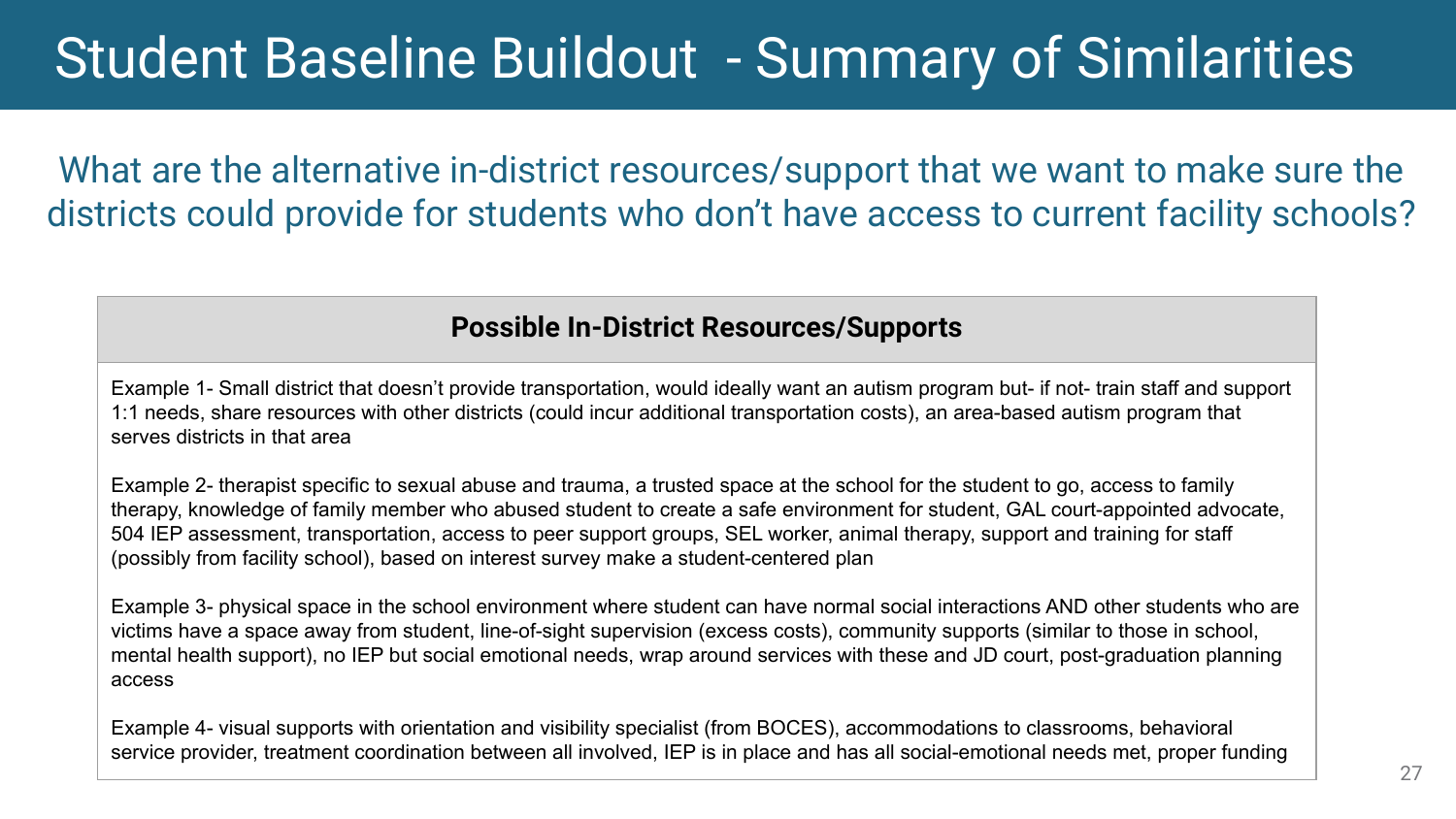# Closing Comments…you are making a difference!





## **Next meeting is March 3rd - a Thursday!**

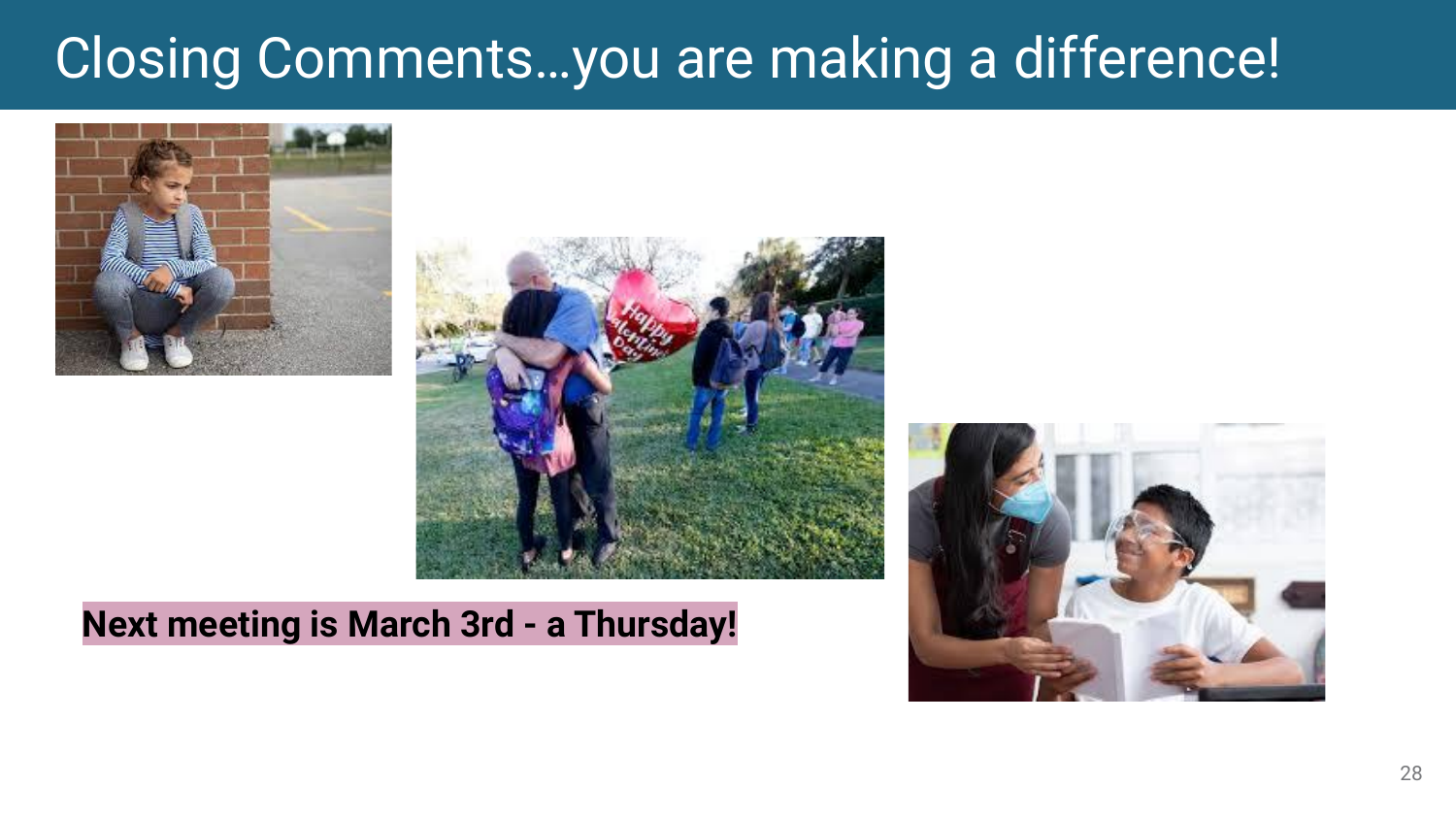### **Breakout Group 1**

### **Example Student**

#### Example One:

- $\bullet$  3<sup>rd</sup> grade boy
- Lives in Yuma CO
- Attends Yuma Elementary School
- Has moderate autism with extremely aggressive behaviors and development issues
- Lives with mom and dad

#### **What are the alternative in-district resources/support that we want to make sure the districts could provide for students who don't have access to current facility schools?**

### **Possible In-District Resources/Supports**

Autism team that could consult and provide ideas, resources

| An Autism program in the current elementary school [looking at the district this may not be a possibility]<br>In this program there would be a teacher, para support, access to mental health SLP, OT and BCBA as needed.<br>If not a full program:<br>Space for this student to take a break, calm down etc.<br>Trained staff to support this student's academic, social and emotional needs<br>Likely a 1:1 staff member that can be trained to support the student (under the supervision of a special<br>education teacher) |
|---------------------------------------------------------------------------------------------------------------------------------------------------------------------------------------------------------------------------------------------------------------------------------------------------------------------------------------------------------------------------------------------------------------------------------------------------------------------------------------------------------------------------------|
| Access to an ASD program in a nearby district (maybe part of the BOCES)<br>This would require transportation and possible para support (currently Yuma does not provide<br>transportation)                                                                                                                                                                                                                                                                                                                                      |
| Share resources with another, larger district nearby (maybe to train an adult that is supporting this student within<br>his own school)                                                                                                                                                                                                                                                                                                                                                                                         |
| Create a cooperative program/school/facility that all areas districts have access to to support students with<br>Autism.                                                                                                                                                                                                                                                                                                                                                                                                        |
|                                                                                                                                                                                                                                                                                                                                                                                                                                                                                                                                 |
|                                                                                                                                                                                                                                                                                                                                                                                                                                                                                                                                 |
|                                                                                                                                                                                                                                                                                                                                                                                                                                                                                                                                 |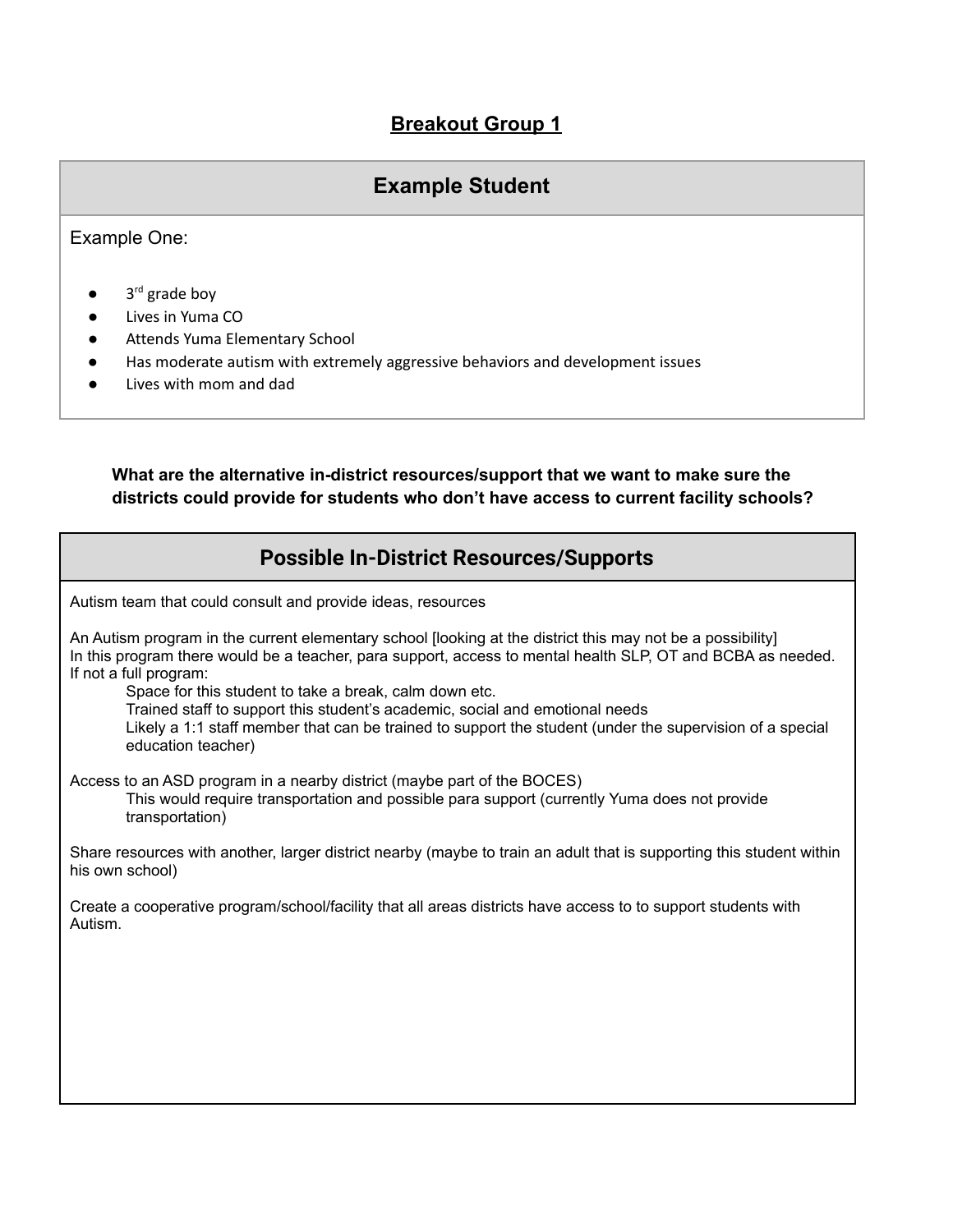### **Breakout Group 2**

### **Example Student**

#### Example Two:

- $7<sup>th</sup>$  grade student
- Lives in Delta County
- Attends Hotchkiss Middle School
- Was sexually abused by a family member
- Dealing with trauma & has self-abusive behaviors
- Lives with grandparents who reside in a different school district than their parents

 **What are the alternative in-district resources/support that we want to make sure the districts could provide for students who don't have access to current facility schools?**

### **Possible In-District Resources/Supports**

 Therapist specific to sexual abuse and trauma Trusted safe space at the middle school Family therapy - involve people that needed to be involved (parents/grandparents/other) Need to know who abused the child so proper precautions could be put in place GAL or court appointed advocate - if child has to go to court re:abuse (Testify against family member) Assess for 504 or IEP Other supports to navigate middle school - ex. Extra curricular activities - sports, clubs, etc. Peer support groups Counselor/school social worker Staff training to support these types of needs (possibly from a Facility School) Support/PD from a Facility Schools Interest survey and develop a student centered planTransportation (parents/grandparents) SEL curriculum/platform Animal therapy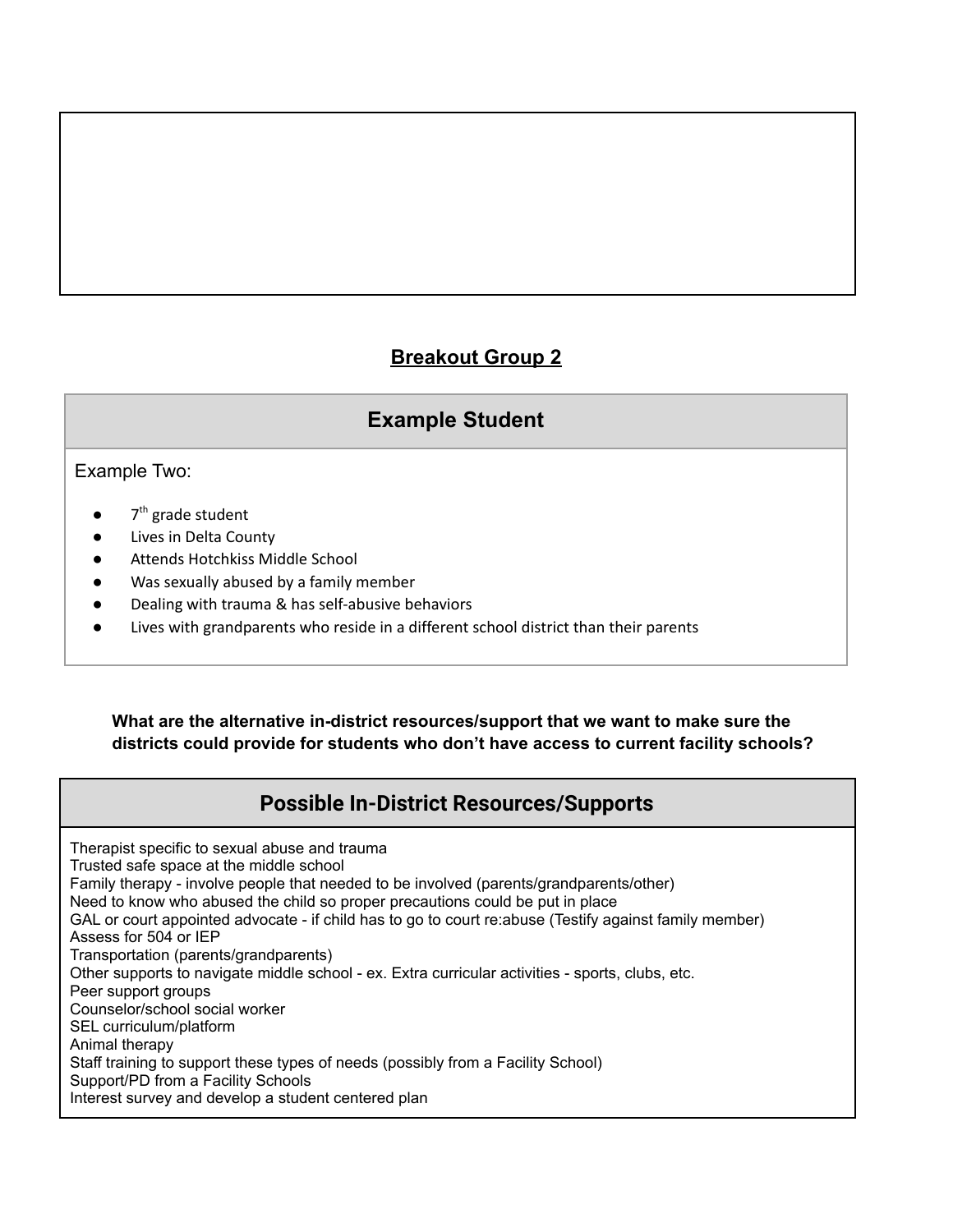Attend to generational issues if needed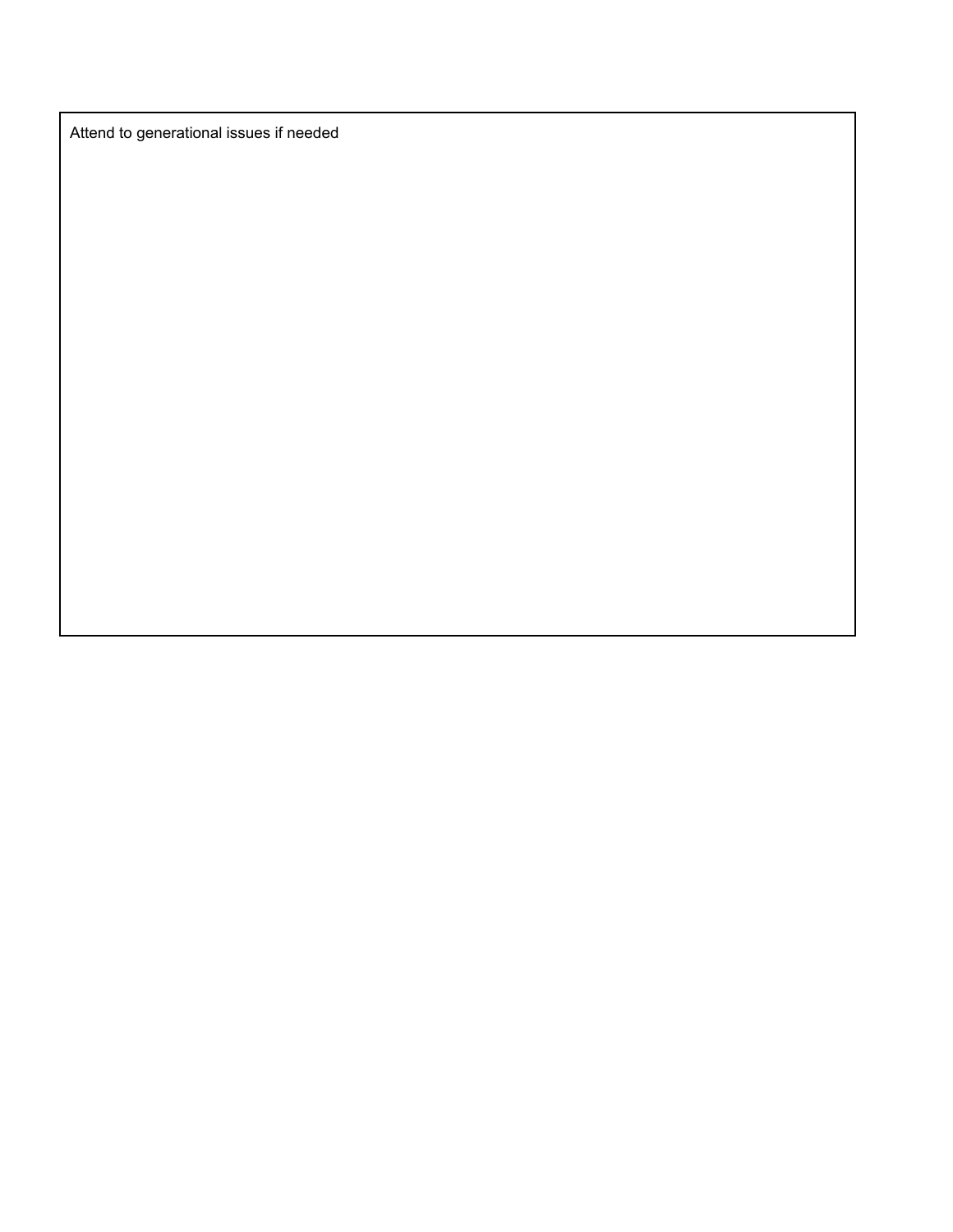### **Breakout Group 3**

### **Example Student**

Example Three:

- High School boy
- Lives in Lamar, CO
- Attends Lamar High School
- ● Has Emotional Disorder, demonstrating signs of conduct disorder and has been identified as a sexual offender
- Lives with single mom

#### **What are the alternative in-district resources/support that we want to make sure the districts could provide for students who don't have access to current facility schools?**

### **Possible In-District Resources/Supports**

- Space: space for education and social interactions away from any victims of offenses (but not totally isolated)
- Crisis space where he can safely go when emotional disorder causes need -
- Line of sight support for school (paraprofessionals) -
- Access to mental health provider with offense specific training -
- Community resources to support mental health and line of sight outside of school hours -
- Potentially specialized transportation needs -
- Safety planning that is supportive of both the school community and the student -
- Delivery of appropriate academic content amid social/emotional supports -
- Support for family/mom outside of school hours, including mental health support -
- Community education around mental health and supporting community members with mental health needs
- Support for transition planning from HS to graduation and beyond -
- If student does not have IEP, access to services without the support of IDEA -
- Wraparound with JD court/probation, school, mental health, community services, etc.-